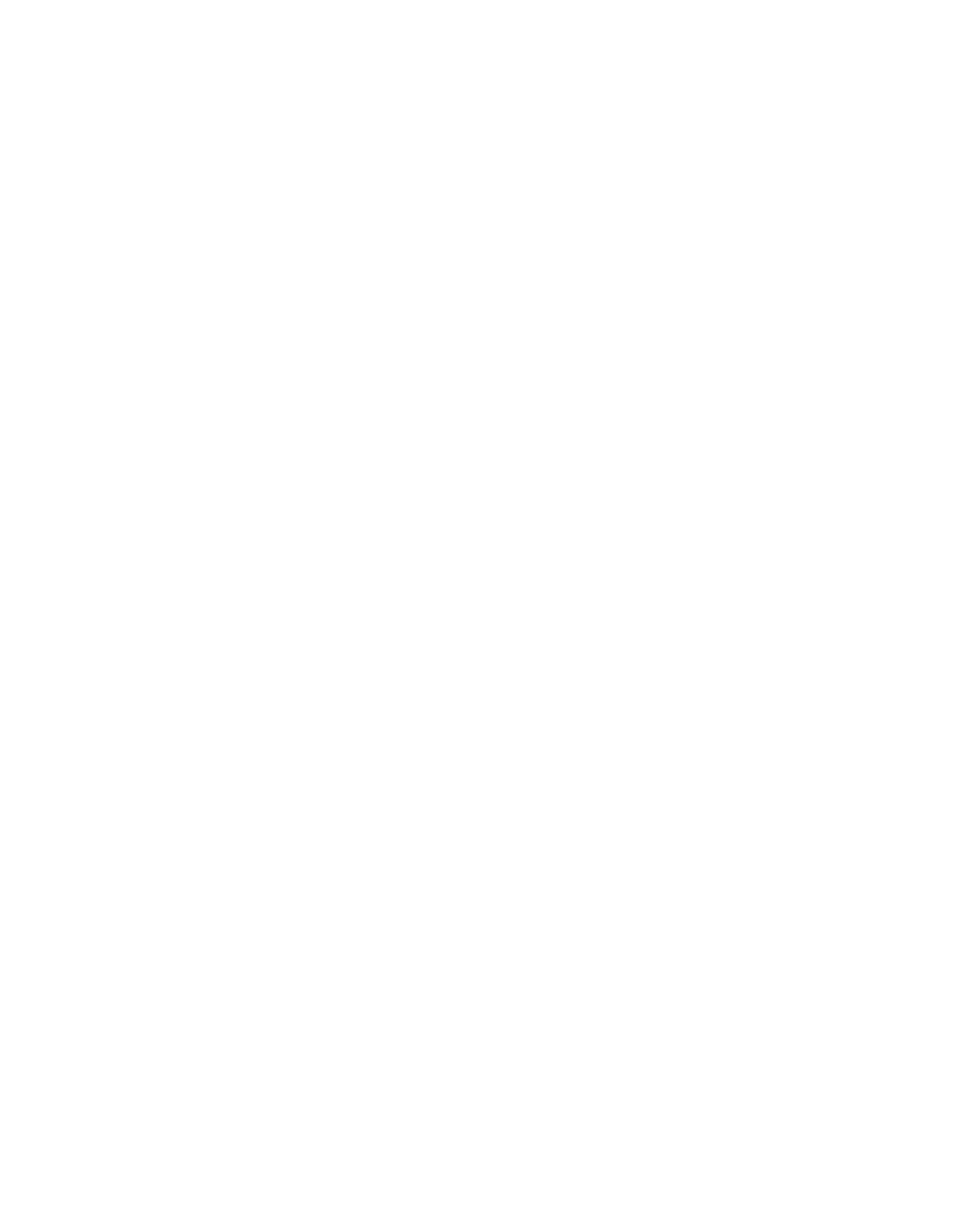# **1 Introduction**

Software applications are no longer stand-alone systems. They are increasingly the result of integrating heterogeneous collections of components, both executable and data, possibly dispersed over a computer network. Consider the relatively simple case of web browsers, which are in fact shells into which a variety of applications, such as document viewers and collaboration tools, can be fit to create the effect of an integrated system. Such "systems of systems" are created by integrating components from different development organizations having different release schedules and different goals.

Software producers in this context no longer distribute complete systems. They must therefore find a way to deal with greater uncertainty in the environment within which their systems will operate. For example, before they can guarantee a successful installation, producers must be able to determine what components are available at a given site, as well as the configuration of those components. Additionally, since the components are produced by multiple organizations, they must be able to anticipate or react to updates to components that are not under their control. These issues are further magnified when the scale of the Internet—in terms of the vast numbers of producers and consumers, as well as the great distances involved—is taken into consideration.

Clearly, this is a daunting task that creates new challenges in the areas of release, installation, activation, deactivation, update, and removal of components. These activities constitute a large and complex process that we refer to as *software deployment*. The growing complexity of software systems mandates that software deployment activities be given special attention.

Recently, a number of new technologies have begun to emerge to address the deployment problem. Typical features offered by these technologies include system and configuration description, package and installation construction, automatic update delivery, and various network management capabilities. One emerging technology that has a particularly strong relationship to software deployment is content delivery. Systems such Castanet, PointCast, and recent enhancements to Microsoft and Netscape web browsers, make it possible to simplify and automate the transfer of raw data from one site to another. While software deployment includes a content delivery activity, in which the system to be deployed must be physically moved from the producer site to the consumer site, this is just one step that makes up the larger deployment process.

Despite the proliferation of deployment technologies, we have no clear understanding of the issues related to Internet-scale deployment, nor a way to characterize the suitability of these technologies to address those issues. Thus, the purpose of this paper is threefold. First, we analyze and characterize the challenges and issues of software deployment. Second, we develop a framework for characterizing existing and proposed deployment technologies. This framework highlights four primary factors that characterize the maturity of the technologies: process coverage; process changeability; interprocess coordination; and site, product, and deployment policy abstraction. Third, we provide a survey of a variety of systems and an assessment of them against the framework.

The main conclusion that can be drawn from this work is that no single existing system is yet able to comprehensively and coherently cover the full range of deployment activities in a way that factors out critical properties and characteristics of the entities involved in the deployment process. Moreover, it is not clear how different deployment technologies could be integrated to satisfy these requirements. Our framework and the results of our characterization suggest areas where attention should be focused to guide future research and development activities in software deployment.

The paper is organized as follows. In the next section we present a motivating example to illuminate the issues in software deployment. From this example, we derive basic concepts and requirements. Section 3 presents our characterization framework. A number of representative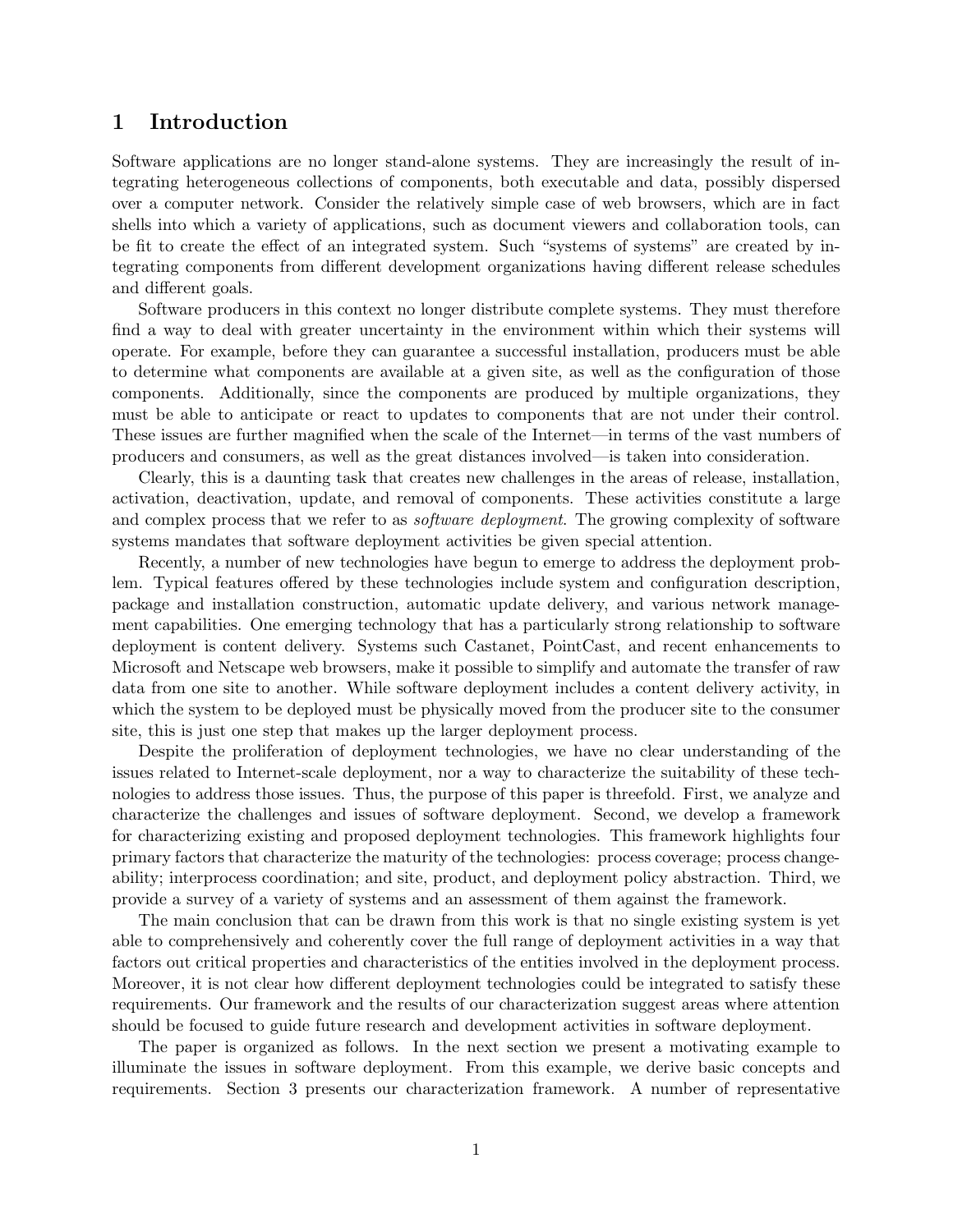existing technologies are then characterized against that framework in sections 4 and 5. We conclude with some thoughts about future research directions suggested by the characterization.

# **2 Characterizing Software Deployment**

Informally, the term *software deployment* refers to all the activities that make a software system available for use. While this definition is reasonable and intuitively clear, the creation of a characterization framework for software deployment technologies requires a more precise and comprehensive understanding of the nature and characteristics of these activities. This section explores the multiple facets of software deployment from several different viewpoints. In particular, we first introduce a motivating scenario that highlights the role of software deployment.<sup>1</sup> We then study and discuss software deployment from a structural viewpoint by identifying its basic constituent activities. Finally, we present requirements and constraints that must be taken into account in the development of the characterization framework.

### **2.1 A Motivating Scenario**

A medium-size organization uses an information system that operates over a wide-area computer network. The organization is hierarchically structured into a number of branches. Each branch has a local-area network with a branch server, several workstations, and personal computers. Every branch server is connected to a central server that resides at the organization's headquarters. The organization manages approximately thirty servers and a few thousand PCs and workstations. The headquarters as well as every single branch is connected to the Internet.

The organization's computing environment is host to a number of different applications. The central server and the branch servers manage the main database of the organization. PCs and workstations run database client applications, Web servers, mail systems, and common stand-alone tools for office automation (e.g., word processors and spreadsheets).

Each branch of the organization needs to consult a common set of files containing prices and product information. These files are administered by the organization's headquarters. However, to avoid traffic overhead, these files are replicated at every branch so that the requests can be handled locally. The files are updated once per day.

The organization acquires hardware and software components from a number of different providers. Some of the providers are connected to the Internet and offer electronic commerce facilities that provide on-line catalogs, negotiation of product features, and electronic purchase transactions. Some providers also offer on-line maintainance and automatic update services so that updates can be automatically deployed by the provider, either in response to bug reports or to release new versions of products.

The configuration of the information system, both hardware and software, undergoes regular change. The organization's headquarters is responsible for maintaining the hardware and software configuration of systems and services that are shared among branches (e.g., the main database and the mail servers). Each branch is given freedom to customize its local environment to meet the specific needs of its business. Specifically, each branch is responsible for the configuration of branch-specific systems and information, such as database client applications, stand-alone tools, and user profiles. There may be applications installed on every machine in a branch, as well as common branch-wide applications that can be shared through a server.

<sup>&</sup>lt;sup>1</sup>This example is inspired by the Digital Equipment Corporation's Project Gabriel [25].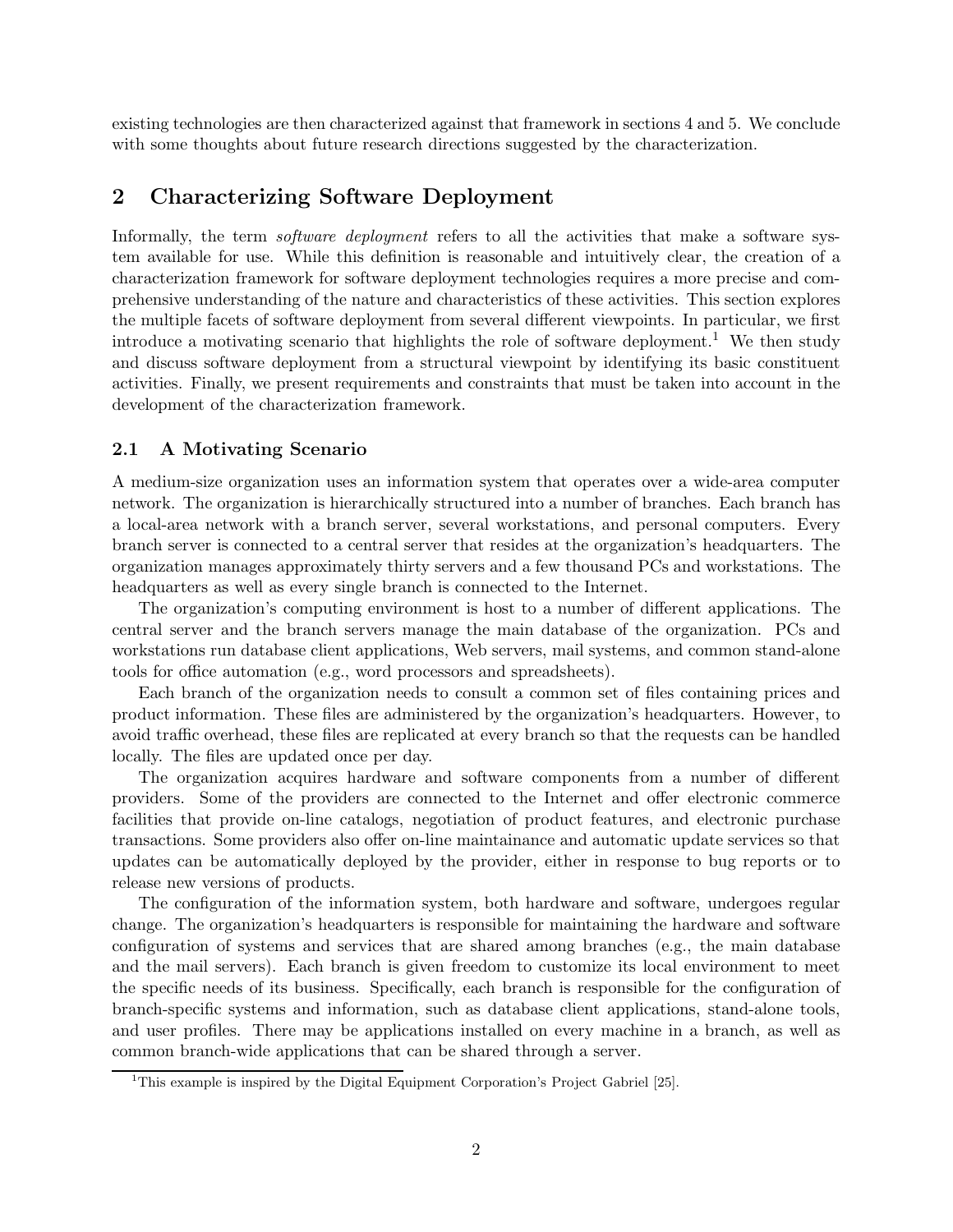The obvious requirement of the organization is to minimize the overall cost of software management and deployment, where the cost function is determined by the loss or the down time of functionality due to deployment activities, the additional labor spent in those activities, and the amount of computational and communication resources used for deployment. The organization policies also impose strict requirements over the deployment activities. For example, interference caused by deployment activities during business hours are not tolerated. Moreover, for security purposes, the organization must have full control over every deployment activity. This is achieved by means of strict authorization and test procedures.

#### **2.2 Basic Terminology**

We envision a network of computers partitioned into *sites*, where each site hosts a set of *resources*. In most cases, a site refers to a single computer. In general, however, a site may be a strongly coupled set of computers administered identically. A software system is a coherent collection of artifacts, such as executable files, source code, data files, and documentation, that are needed at a site to offer some functionality to end users. We assume that software systems evolve over time, and that a version of a system refers both to time-ordered revisions as well as to platform-specific and/or functional variants.

A resource is anything needed to enable the use of a software system at a site. Examples include IP port numbers, memory, disk space, as well as other systems. Some resources (e.g., data files) may be sharable, while others may be used by only one system at a time (e.g, IP port numbers).

Deploying a software system involves the transfer or copy of its constituents from a *producer site* to one or more consumer sites, which are the targets of the deployment process. Once deployed, a software system is available for use at the consumer site.

#### **2.3 The Software Deployment Process**

It should be evident from the motivating scenario presented above that software deployment is a complex process in its own right. The deployment process consists of several interrelated activities, as depicted in Figure 1. Arrows in the figure indicate possible transitions between activities for some particular deployed system, suggesting a life-cycle model for a system in the field. No assumption is made, however, about the location where activities are carried out; they can occur at the producer site (e.g., releasing an update) or at the consumer site (e.g., removing a component), or at both (e.g., configuring a component).

Although we can identify a set of distinct and key activities that typically constitute a generic deployment process, we cannot precisely define the particular practices and procedures embodied in each activity. They heavily depend on the nature of the software being released, and on the characteristics and requirements of the producers and consumers. Therefore, Figure 1 should be interpreted as a reasonable process that has to be customized and enriched according to specific requirements of the deployment activity being observed. In the remainder of this section we briefly discuss the general characteristics of this generic software deployment process.

**Release.** The release activity is the interface of the deployment process with the development process. It encompasses all the operations needed to prepare a system for assembly and transfer to the consumer site. Thus, the release activity must determine the resources required by a software system to correctly operate at the consumer site. It must also collect the information that is necessary for carrying out subsequent activities of the deployment process. This information may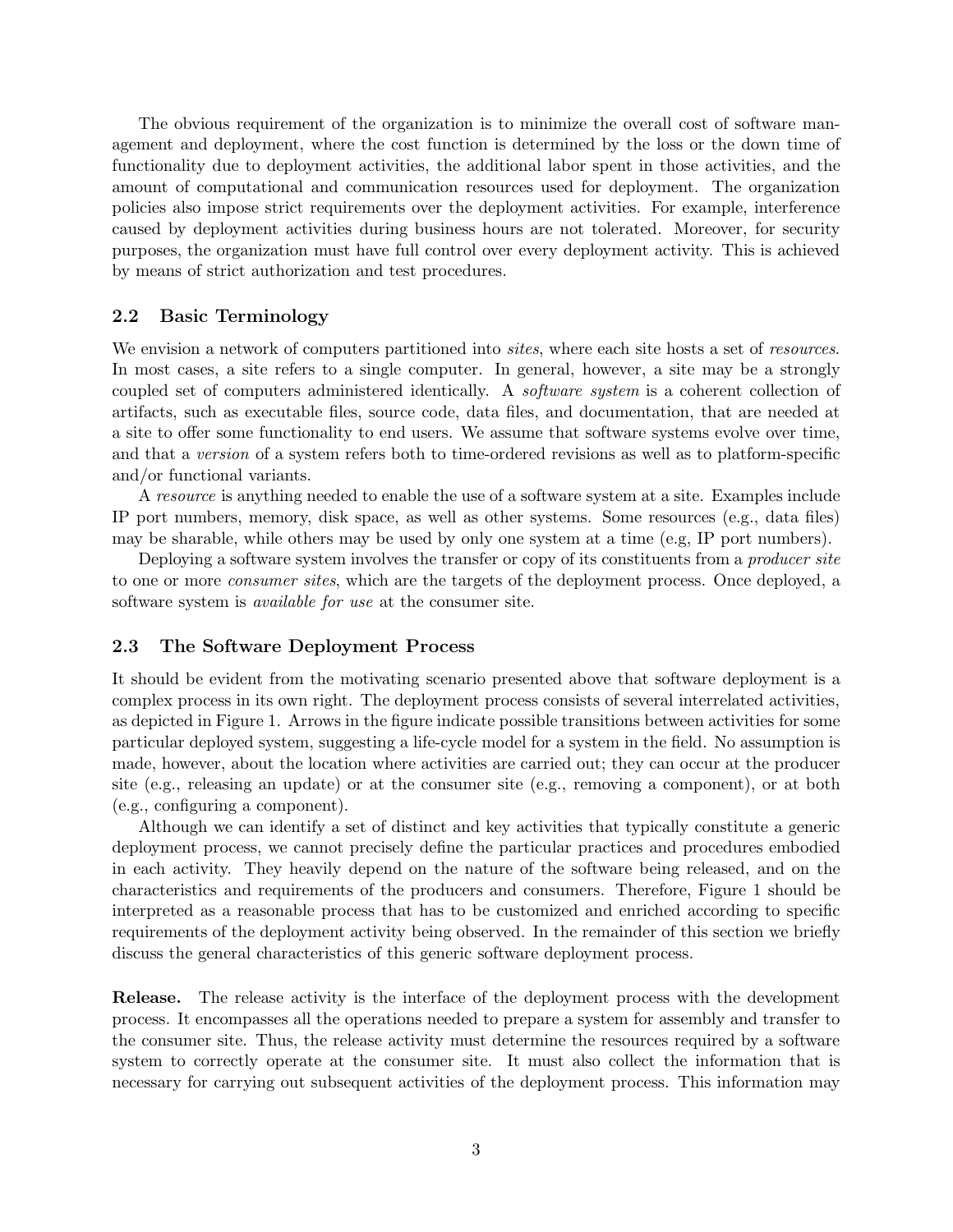be derived from a variety of sources including the development process itself and human knowledge about the system structure and operation.

The release activity includes *packaging* the system so that it can be transferred to the consumer site. This package must contain the system components, a description of the system, including its requirements and the dependencies on other external components, the deployment procedures, and all the information that is relevant for the management of the system at the consumer site.

Another step in the release activity is *advertising*, i.e., the set of operations that are needed to disseminate appropriate information to interested parties about the characteristics of the system being released.

**Install.** The installation activity covers the initial insertion of a system into a consumer site. Usually, it is the most complex of the deployment activities because it deals with the proper assembly of all the resources needed to use a system. It is also currently the activity best supported by specialized tools.

Installation involves two distinct sub-activities. The first one is the transfer of the product from the producer site to the consumer site. The second one consists of all the configuration operations that are necessary to make the system ready for activation on the consumer site.

**Activate.** Activation is the activity of starting up the executable components of a system. For a simple system, activation involves establishing some form of command (or clickable graphical icon) for executing the binary component. For a complex system, it might be necessary to start servers or daemons before the software system itself is activated.

Note that any of the activities of the deployment process might require the activation of other systems in support of that activity, which in turn might require recursive deployment of those support systems. For example, if a system has been packaged as an archive file, the installation procedure must be able to activate the archive tool to extract the pieces of the system to be installed. If the archive tool is not available, then a recursive deployment of the archive tool would be required.

**Deactivate.** Deactivation is the inverse of activation, and refers to the activity of shutting down any executing components of an installed system. Deactivation is often required before other deployment activities, such as update, can commence.

**Update.** The process of updating a version of a system is a special case of installation. However, it is usually less complex because it can often rely on the fact that many of the needed resources have already been obtained during the installation process. Typically, the deployment life cycle includes an iteration where a system is deactivated, a new version is installed, and then the system reactivated. For some systems, deactivation may not be necessary and update can be performed while a previous version is still active. Similar to installation, update also includes the transfer and configuration of the components needed to complete the operation.

Adapt. The adaptation activity, like the update activity, involves modifying a software system that has been previously installed. Adaptation differs from update in that the update activity is initiated by remote events, such as a software producer releasing an update, whereas adaptations are initiated by local events, such as a change in the environment of the consumer site. An adaptation activity may be initiated to take corrective action to maintain the operational correctness of the deployed software system.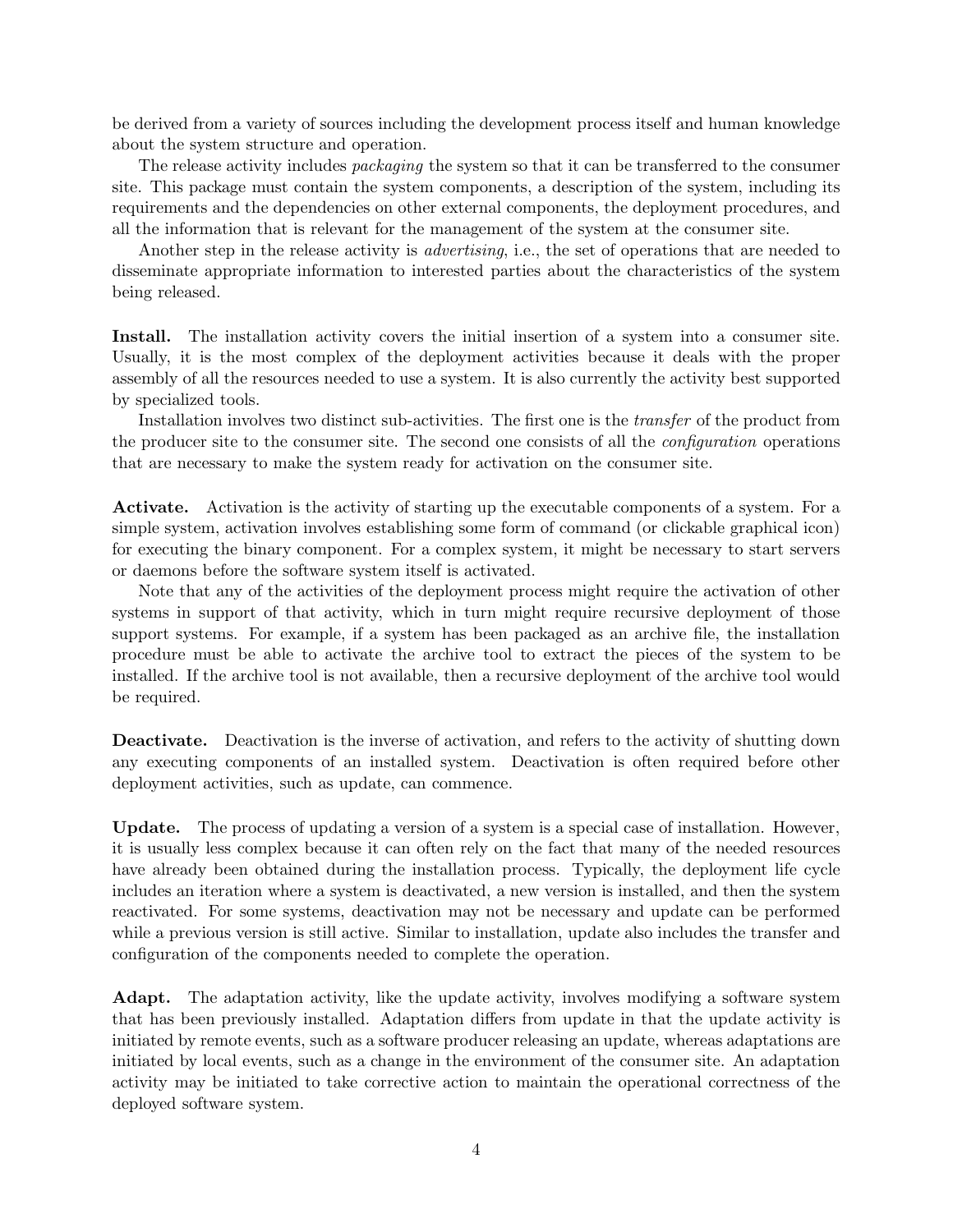

Figure 1: Activities of the Software Deployment Process.

**Deinstall.** At some point a system as a whole is no longer required at a given consumer site and can be removed. Of course, deinstallation presumes the system is also deactivated. The deinstallation activity possibly involves some reconfiguration of other systems in addition to the removal of the deinstalled system's files.

There is a critical issue of properly deinstalling systems that were installed as a result of deploying the system. In particular, subsequent dependencies may arise that must be taken into account by the deinstallation activity.

**Derelease (Retire).** Ultimately, a system is marked as obsolete and support by the producer is withdrawn. As with deinstallation, care must be taken to ensure that the withdrawal will not cause difficulties. This requires that the withdrawal be advertised to all known consumers of the system.

#### **2.4 Software Deployment Issues**

The scenario presented in Section 2.1 illustrates common problems encountered in deploying software systems. The terminology defined in sections 2.2 and 2.3 makes it possible to refer in a consistent and comprehensive way to the different activities that constitute the software deployment process. We now outline the general issues that characterize software deployment.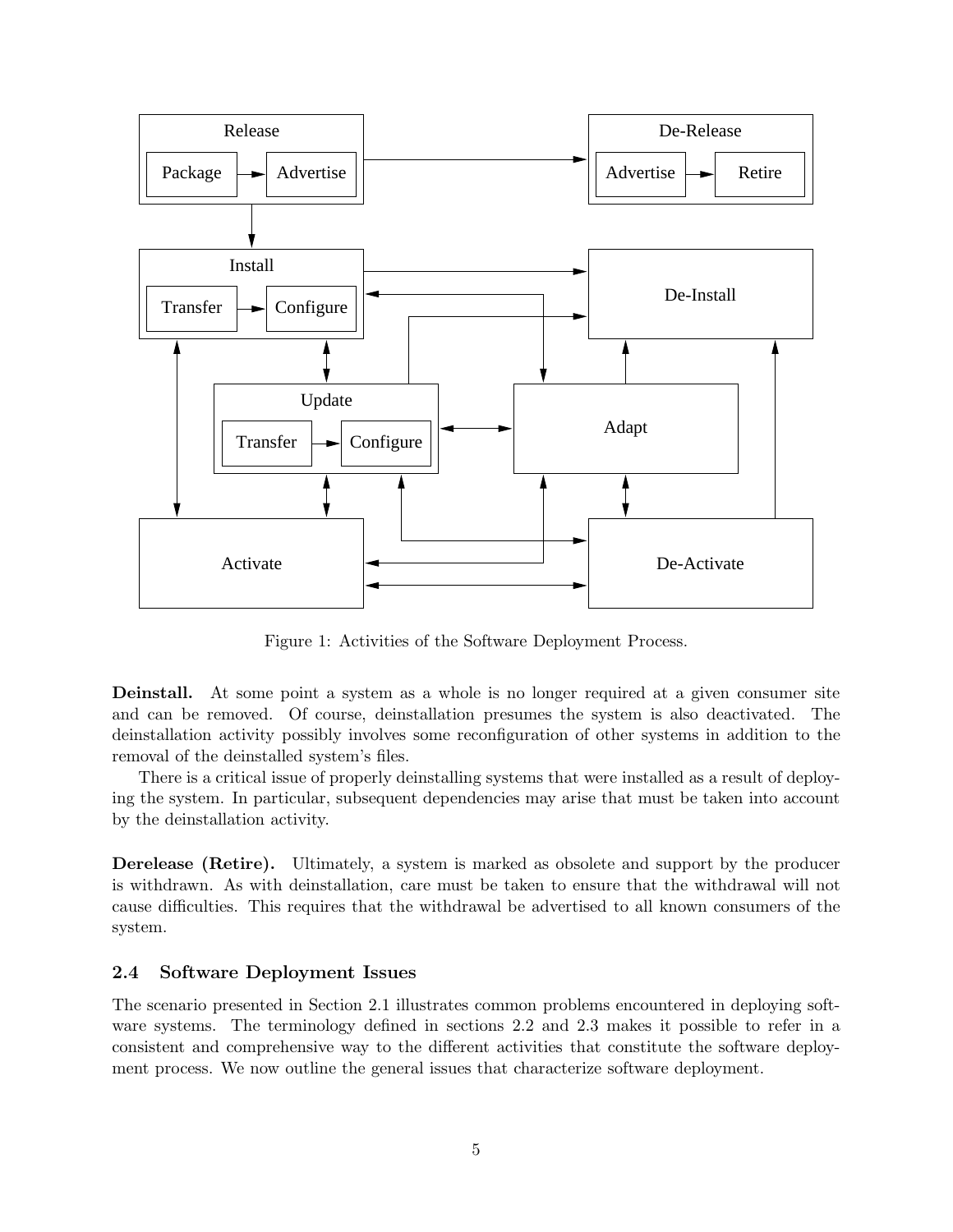### **2.4.1 Change Management for Installed and Running Systems**

The evolution of a computerized system has a significant impact on software deployment activities. Evolution is both natural and inevitable. For instance, hardware components, such as new network interfaces and video cards, may be added to a computer to achieve better performance or support new functionality. In turn, these replacements may induce changes to installed software components, such as drivers or other operating system modules. Similarly, the deployment of new application features or the need for improved performance may require the installation or update of entirely new software systems. Another very common activity is the adaptation of the run-time configuration of running components, and of logical components or common environments, such as user profiles, shared directory structures, and common disk workspaces.

### **2.4.2 Dependencies among Components**

As a consequence of modular design and reuse practices, any non-trivial software system will consist of multiple components exhibiting various interdependencies. A dependency is any kind of "use" relationship that holds among software components. Dependencies significantly increase the complexity of every step of the deployment process. For instance, in the case of a client-server application, the client configuration depends on the server configuration and location, and vice versa. Stand-alone applications show a number of dependencies as well, introduced by the existence of shared components. For example, a presentation tool may require a graphical editor that may already be installed as part of a word processor. Another kind of dependency is introduced when components rely on other components for their installation, activation, initialization of data, update, or recovery from failures or exceptions. A common example is an installation-time dependency on archiving and decompression tools, such as *zip*.

### **2.4.3 Coordination**

The need for coordination emerges quite clearly from the example of Section 2.1. In that scenario, client-server applications are deployed and used on different sites, possibly managed in separate administrative domains. It is usually the case that some deployment activities on the server require the execution of some other actions on the client. The execution of these activities must be coordinated to make sure, for instance, that all the clients are deactivated before the server is updated or reconfigured. As another example, deployment activities must be scheduled so that they do not interfere with the normal business tasks. This may require some procedures to be deferred to off-peak times, or to interrupt activities that cannot be completed in the alloted time.

## **2.4.4 Large-scale Content Delivery**

In the example presented in Section 2.1, a major problem is the transfer of data files from the organization's headquarters to each branch in a way that minimizes transmission costs. In general, one important step of the deployment process is the transfer of information between different locations of a network. We refer to this activity as *content delivery*. It requires special attention in the face of various scale issues: size of components, number of sites, and variable quality of transmission service.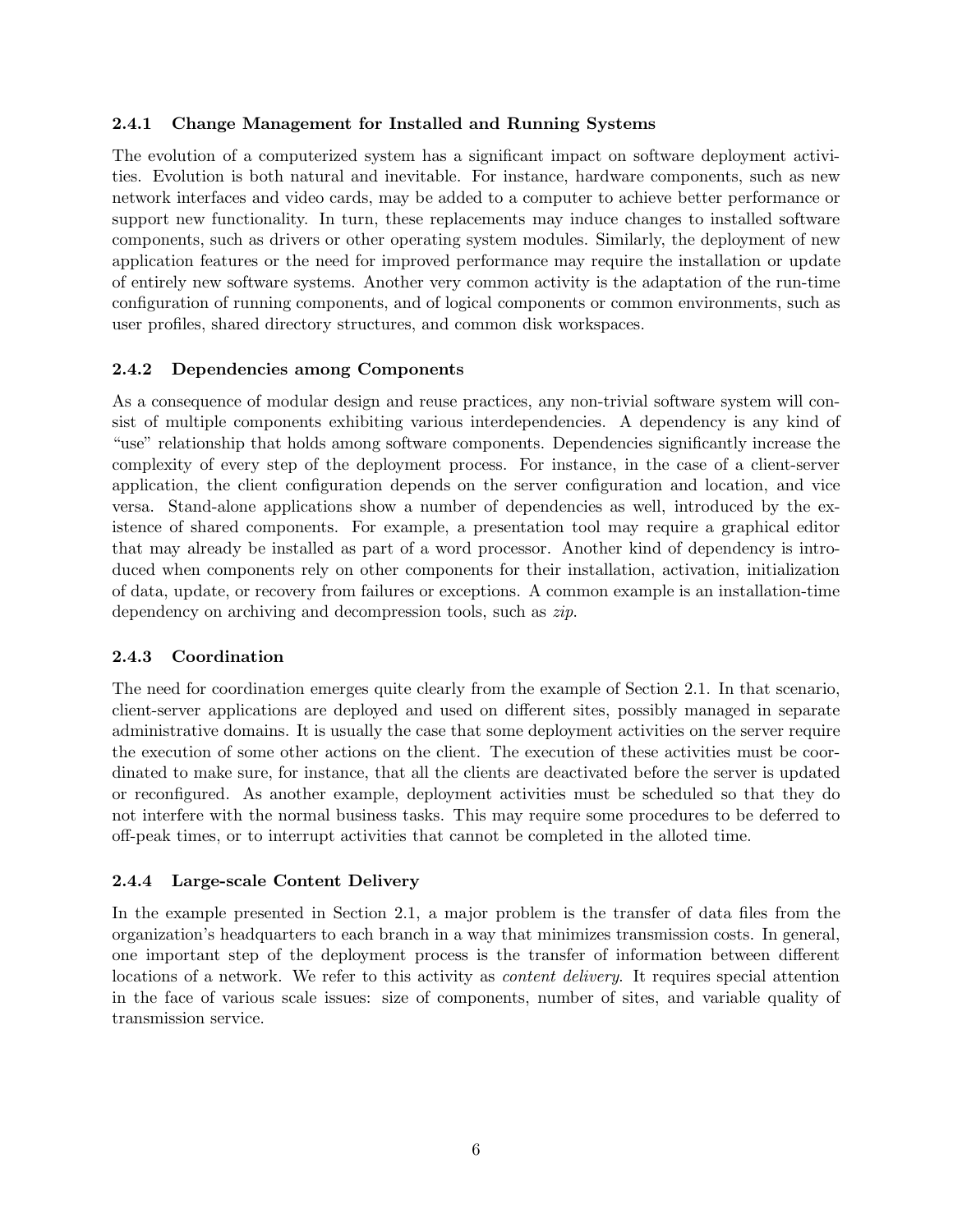## **2.4.5 Managing Heterogeneous Platforms**

The connectivity offered by computer networks and the use of standard communication protocols have made possible the development of large-scale, heterogeneous, distributed applications. In the scenario of Section 2.1, we have mainframes, workstations and servers, and personal computers, all possibly running different operating systems. The coexistence and the interoperability of heterogeneous platforms pose new challenges for software deployment. At the minimum, the software that supports deployment has to be ported to every platform. Moreover, the platform type becomes a new variable that has to be taken into account when dealing with configurations and dependencies. For example, consider an application using a library. If the application is built using dynamic linking, each platform-specific version of the application will depend on the corresponding platform-specific version of the library. On a platform that does not provide dynamic linking, that same application may not require any shared library at all.

## **2.4.6 Deployment Process Changeability**

An important requirement for the software deployment process is the provision of adequate mechanisms to support its change to meet new or unexpected requirements. In general, most deployment activities execute at the consumer site, make use of system resources, and often require privileged access to system components. Therefore, it is essential for administrators to be able to tailor these activities in a flexible and effective way. For example, a security policy may indicate that any software system must undergo a standard inspection before it is installed (e.g., checked for viruses). In specific cases (e.g., mission-critical applications), it may be desirable to enforce a stronger policy requiring a preliminary trial installation in a safe environment.

## **2.4.7 Integration with the Internet**

The advent of the Internet has created a virtual, worldwide marketplace. Producers can advertise their products by making technical specifications and requirements (e.g., dependencies) available on-line. Customers are able to evaluate the impact of the installation of a new product and can exploit the Internet to provide producers with feedback, comments, suggestions, bug reports, usage patterns, and new requirements. In response, producers can deliver on-line support and automatic deployment of upgrades. Therefore, the deployment process and technology must be tightly integrated with the Internet and must be able to exploit the features offered by this innovative infrastructure.

# **2.4.8 Security: Privacy, Authentication, and Integrity**

The Internet is an insecure network. This fairly obvious observation introduces a variety of issues and concerns. Specifically, there are three aspects of computer security that are critical with respect to software deployment: privacy, authentication, and integrity. In the scenario of Section 2.1, critical information (i.e., product information, including prices) was transmitted from the headquarters over an insecure wide-area network. Clearly, in this case, the organization is concerned with privacy—that is, they want to transfer the files to every branch in such a way that nobody outside the organization can read them. As a second example, we have the headquarters accessing, for management purposes, some resources at each branch. Here, reliable authentication procedures must be in place so that only the authorized managers can gain privileged access to the machines at a branch. Finally, the organization interacts with many software providers and establishes automatic update procedures. Even if the transfer of software is carried out in a secure way,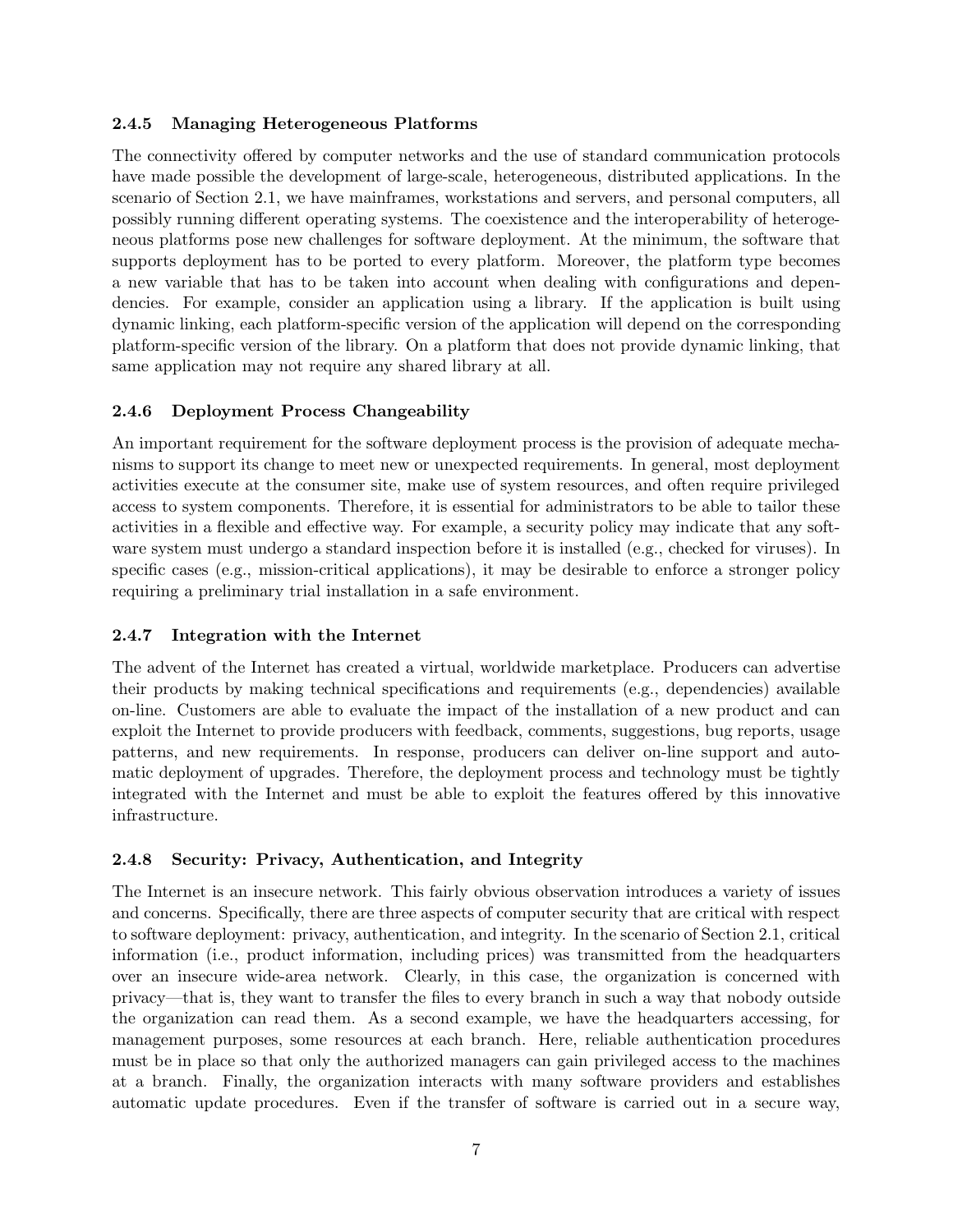

Figure 2: Areas of Characterization.

there might still be security concerns related to the installation of software in the "production" environment. In particular, it is important to guarantee the integrity of the organization's data against the execution of malicious or incorrect procedures that may cause corruption or loss of data during installation or update.

# **3 Characterization Framework**

Having delineated the basic terminology and issues associated with software deployment, we now present a characterization framework for deployment technologies. The framework divides the characterization into four primary, and largely orthogonal categories, as depicted in Figure 2. Each is explained below. A detailed discussion of the characteristics of deployment technologies that lead to different ratings in each category is left to the sampling of available technologies in sections 4 and 5.

### **3.1 Process Coverage**

]

Figure 1 illustrates the richness and complexity of the software deployment process. Each box in the figure represents a significant activity requiring specialized support from a deployment system. This leads to our first characterization criterion, *process coverage*, which is the degree to which a given deployment system covers each of the constituent activities of the process.

We recognize three values in the characterization of process coverage: no support for the given activity, minimal support, and full support. When a technology does not explicitly recognize an activity as part of its process, we say that there is no support. A minimal support for an activity is provided by a technology that has at least a "hook"—that is, an access point for the user to supply an implementation for that activity—but does not itself implement the activity. Full support is provided by a technology that implements at least a default version of the activity and precisely defines the interface to the activity so that it can be fully integrated into the overall process.

### **3.2 Process Changeability**

The definition of a particular deployment process for a given product and a given consumer site can be a difficult task. Sometimes the developer of the process, typically someone at the producer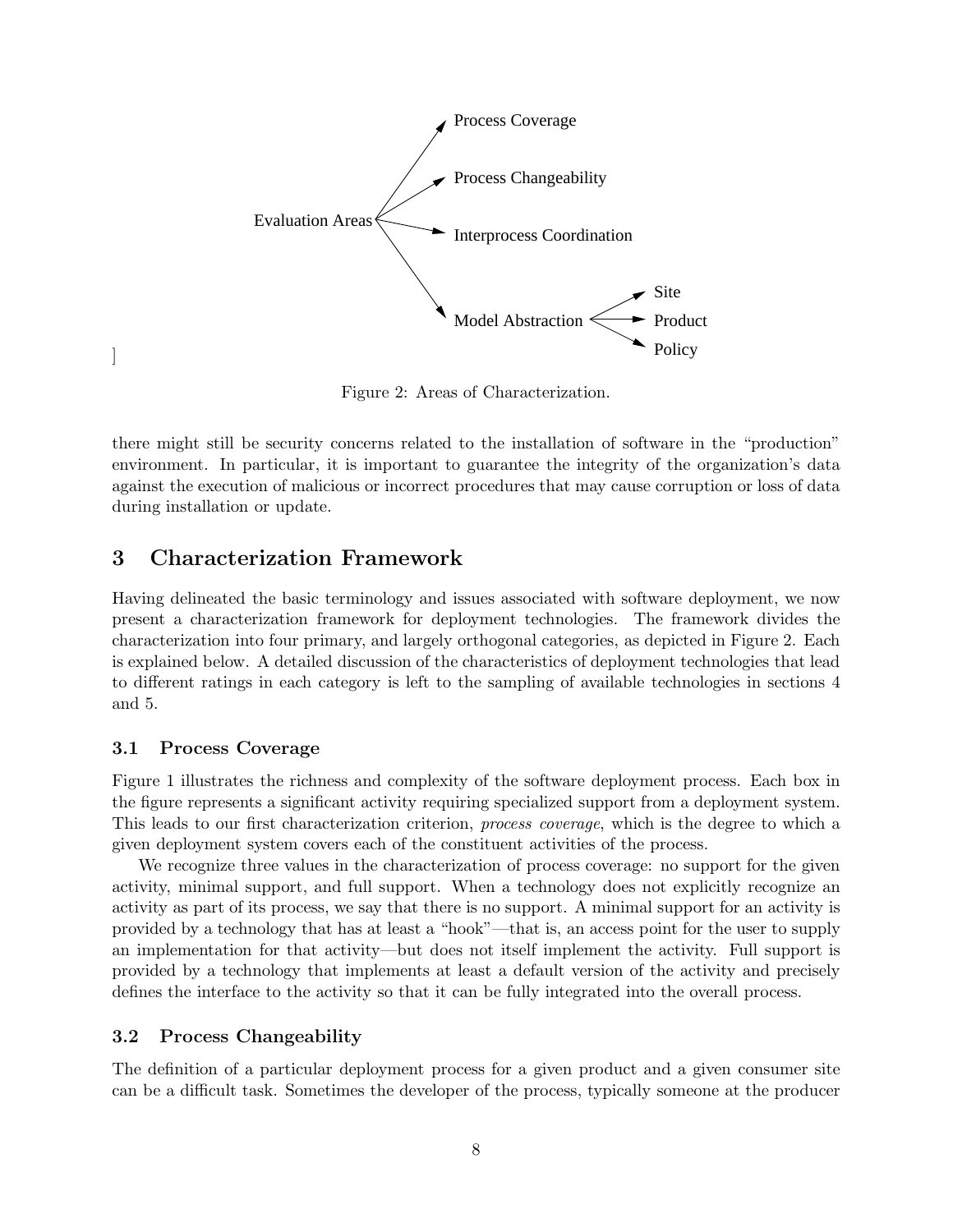site, cannot fully anticipate all the requirements for the process. For example, a consumer may want to insert steps into the process that are intended to perform specialized tests of the status of the deployment. This suggests our second characterization criterion, process changeability, which is an indication of whether the deployment process can be changed after definition.

Here we are concentrating, not on the normal evolution of the process to correct mistakes or respond to modifications to the product, but instead on unanticipated and ad hoc changes typically performed by consumers. An ability to change the process implies an explicit, manipulable representation of the process.

#### **3.3 Interprocess Coordination**

Coordination support is required when various deployment activities associated with different systems, possibly distributed over a network, have to cooperate and synchronize. This situation can arise, for example, when installing a composite system that requires and triggers the deployment of the subsystems upon which it depends. Another common example is found in client-server systems, where an update to a running server requires coordinated deactivation and reactivation of the clients.

As far as coordination is concerned, we examine the ability of a deployment technology to handle distributed and composite systems. In particular, we examine whether or not a technology supports synchronization and data exchange among different activities, and whether this support is extended over a wide-area network.

#### **3.4 Site, Product, and Policy Abstraction**

An especially useful way to characterize deployment technologies is to consider the relative difficulty of defining a particular deployment activity from the perspective of the creator of that activity. A deployment activity can be seen as a procedure for controlling execution and resource allocation. In principle, this procedure should be provided for each combination of product, consumer site, and set of execution policy constraints.<sup>2</sup> The degree to which information about the product, site, and policy can be abstracted out of the procedure allows the procedure to be used in a wider range of situations. This reduces the effort required to define a deployment process and leads to our fourth characterization criterion, model abstraction.

We start by considering the "worst" case for deployment, where one would need  $Si \times Pr \times Po$ different deployment procedures for each deployment activity, where  $Si$  is the number of consumer sites,  $Pr$  is the number of products, and  $Po$  is the number of possible policy constraints imposed on a deployment activity. Informally, this case would be similar to having a deployment system that required separate scripts (e.g., "Make files") for each activity, for every product, at every consumer site, and with every kind of execution policy. Clearly this can lead to a large number of such scripts and the consequent high cost of their individual development.

The idea here is to examine the extent to which the different deployment technologies are able to factor out site, product, and policy information from the deployment procedures for each activity. This factoring results in generic models of the three kinds of deployment information. The information can then be used as parameters to the procedures, rather than having to be "hard wired". Thus, the deployment procedures themselves become generic, reducing the total number

<sup>&</sup>lt;sup>2</sup>Recall that a product can consist of multiple components, each of which may be independently developed. Similarly, a consumer site can consist of multiple, heterogeneous machines, each of which may be managed by independent organizations.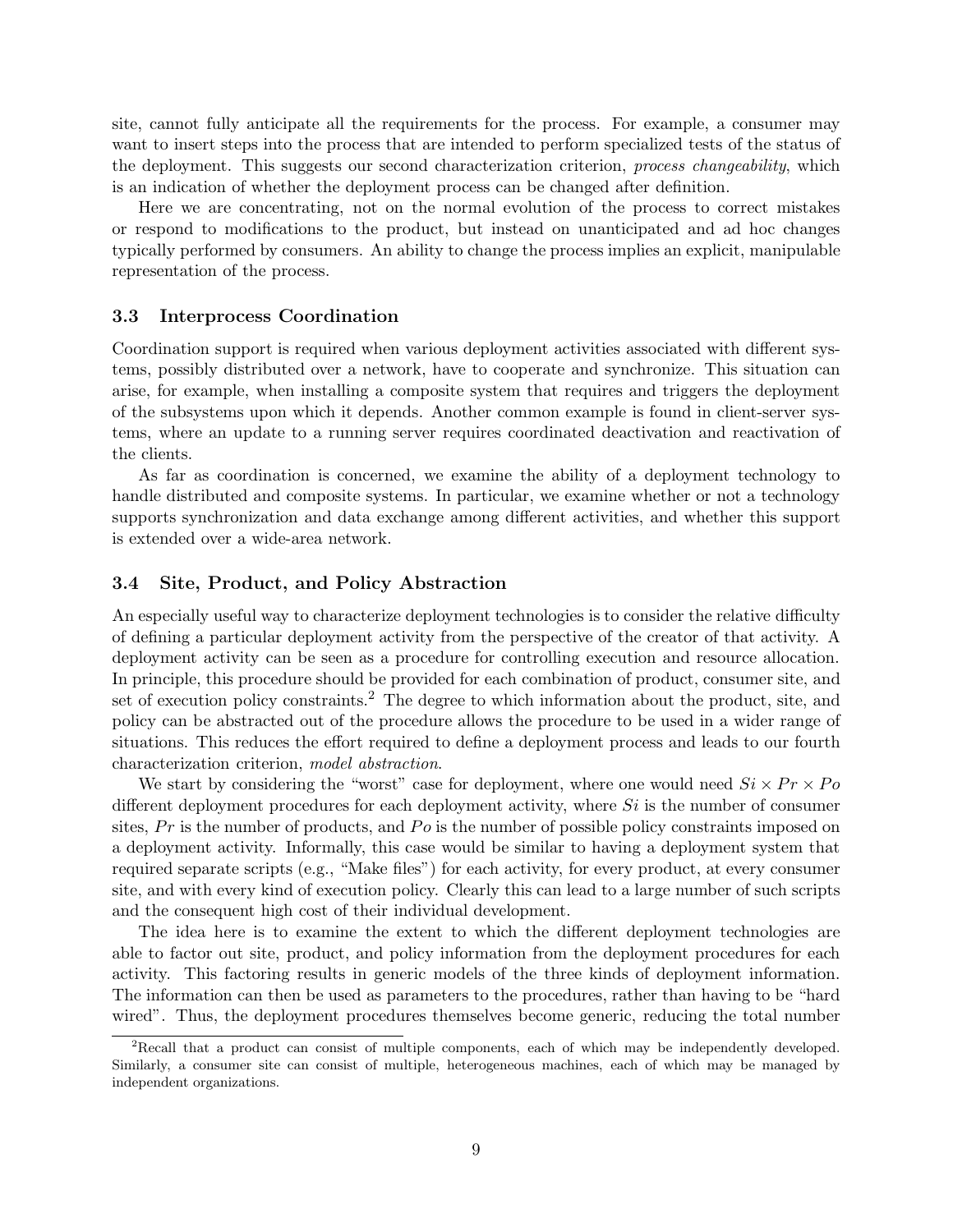

Figure 3: An Example of Site, Product, and Policy Factoring.

of deployment procedures that must be defined. In the best case, this reduces to one procedure for each activity discussed in Section 2.3.

Figure 3 shows a scenario in which one deployment activity—say, installation—must be defined for m products on n sites with three policies. The three policies in this example are: *confirm* (dashed arrow), requiring a confirmation by the consumer before taking any action; notify (dotted arrow), informing the consumer of every step taken; and automatic (solid arrow), performing every action silently. To simplify the picture somewhat, bold arrows are used as a shorthand for the three separate arrows.

Moving from left to right in the figure, we see a progressive reduction in the number of specialized deployment procedures. Figure 3(a) depicts the "worst" case in which an installation procedure, in the absence of any information abstraction, must be defined for each of the  $3mn$  product, site, policy combinations. Developing a site model improves the situation, with  $3m$  procedures parameterized by site information. Having a product model further reduces the number of required installation procedures to 3, one for each of the policies. Finally, in Figure 3(d) we see the best case, only one installation procedure that accepts a policy parameter in addition to site and product parameters.

The site model, the product model, and the policy model define a conceptual architecture that we use together with the deployment process model to characterize commercial and research deployment technologies in sections 4 and 5. It turns out that none of the technologies that we examined is designed to provide all of the abstractions, although elements of each can be found in many. A prototype that explicitly refers to this conceptual architecture, implementing site and product models, is presented in [6].

To characterize the ability of deployment technologies to abstract site and product information, we examine the following issues:

- *completeness*—the ability to capture all the necessary information that can be associated with a site or product;
- orthogonality—the ability to separately model different aspects of a site or product, and the ability to combine independent site or product attributes;
- *availability*—the ability to manipulate the information from deployment procedures; and
- *openness*—the compliance to well-known standards, and interoperability with other technologies.

Because of the importance of model abstraction in characterizing deployment technologies, we now explore site, product, and policy models in greater depth.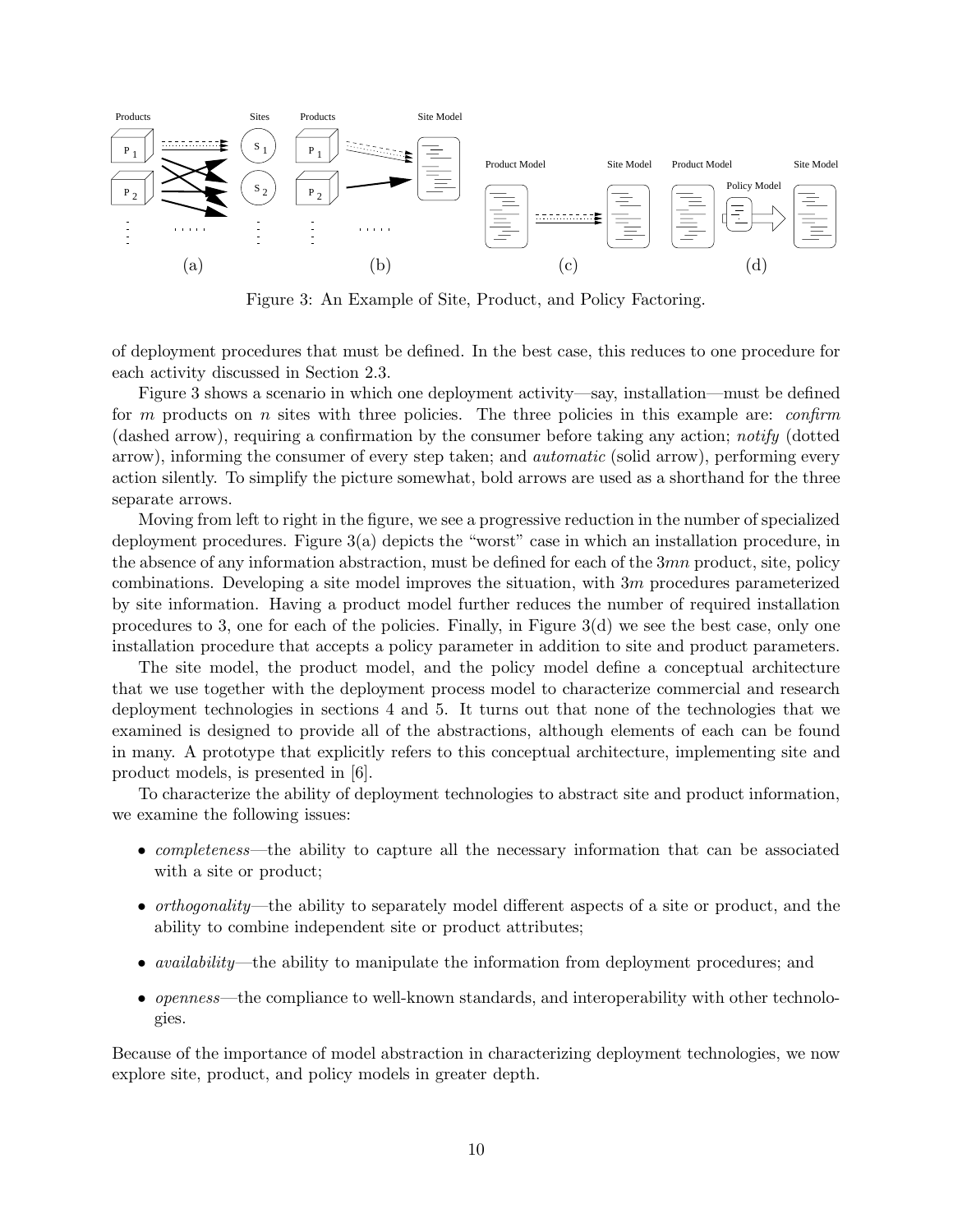#### **3.4.1 Site Model**

A site model is a standardized way of describing or abstracting a consumer site's resources and configuration. A site model for a single computer would contain information such as the machine type, the operating system, the available hardware resources, and the available software resources. The site model enables all consumer sites to be treated in the same manner, since standard methods would then exist to query the site's configuration and to access required resources for performing deployment activities. This gives the producer the ability to ignore consumer-site anomalies. In this respect, the site model specifically addresses the issue of heterogeneity discussed in Section 2.4.5.

Mechanisms such as GNU's Autoconf [13] and the Microsoft Registry [8] demonstrate how this factoring can be achieved, but in two rather different ways. Autoconf is used to produce a single program, configure, that dynamically computes a site abstraction. The Registry, in contrast, is a passive repository containing the site abstraction. In both cases, the deployment process, or more accurately the installation activity, is significantly simplified, since a producer can construct installation scripts that are parameterized by common information available from the site model.

#### **3.4.2 Product Model**

The product model, though similar in purpose to the site model, does not abstract the same type of information. The product model is used to create a full description of the constraints and dependencies of a system to be deployed, such that all deployable systems can be reasoned about in a consistent manner by a particular deployment procedure. The product model should include information such as producer contact information, subsystem dependency specifications, the set of constituent files, and documentation. As a counterpart to the process specification, the product model should describe the state of a product throughout the deployment life cycle. As long as a product is made up of a single component with minimal and/or standard system requirements, achieving product factorization is fairly straightforward. But for more complex systems composed of multiple, distributed, and heterogeneous components, the complexity increases significantly.

Similar to the site model, a product model should define a standard schema together with some access and query functions so that deployment activities can use and possibly transform the product information. It is often the case that the product information is integrated into the site information once a system is installed. This integration of the site and product models constitutes the basis for managing configurations, as discussed in Section 2.4.1.

#### **3.4.3 Policy Model**

We conceive of a deployment policy as a particular way of tailoring the execution of a deployment activity. For example, consider the installation of a product that depends upon other products. In such a case, a sequence of integrity and compatibility checks should be performed. A strict policy for performing these checks might require that they all be done before the actual installation takes place, while a looser policy might delay the checks until the dependent products are actually needed. Another example of alternative policies for the same activity concerns whether updates should be pushed or pulled. Under both the push and pull policies, the installation activities are essentially the same, differing only in when and how updates are triggered.

The policy model should include information describing such things as scheduling, ordering, preferences, and security control. Unlike many aspects of site and product models, however, it is not obvious how policy information can be abstracted into a generic schema. Within our characterization framework, therefore, we examine only the policy issues related to parameters for scheduling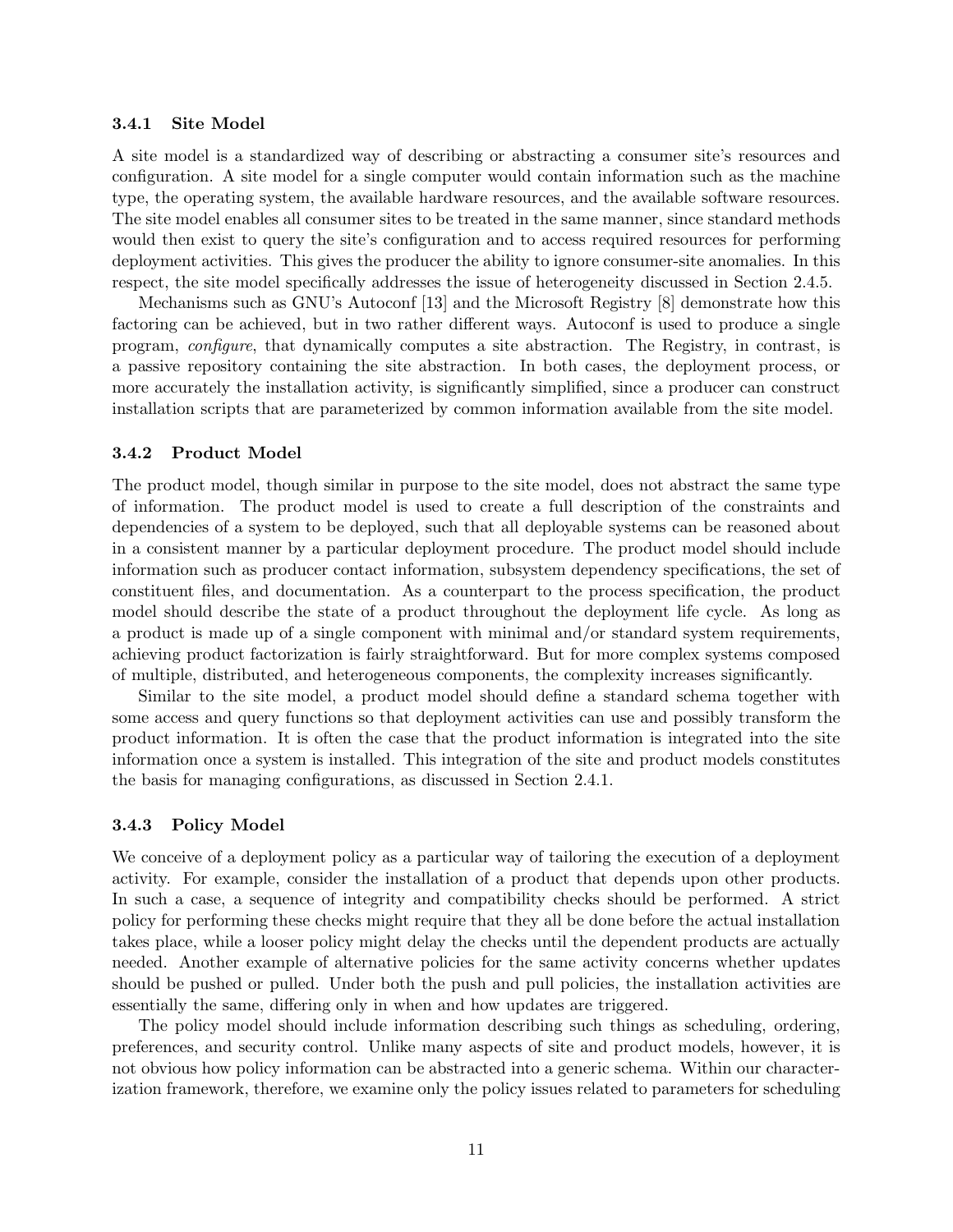and control of resource usage.

# **4 Current Technologies**

A wide variety of technologies already exist to support various parts of the deployment process, at varying degrees of sophistication, and using a number of different approaches. Below we discuss many of these by giving a summary description, and then characterizing them with respect to the framework presented in the previous section. We do not describe every available technology, but instead group them into five classes. Each class is then described by presenting the most relevant features among the union of the features of all the technologies that belong to the class. Although the technologies that we analyze here are a significant sampling of the current deployment technologies, this section should not be regarded as a complete survey nor as a critique. It is rather an example of the practical application of the characterization framework.

Summarizing, the purpose of this section is threefold. First, it describes the technologies, highlighting their features in relation to software deployment. Second, it provides an initial classification of a significant number of deployment technologies. Third, for each class of deployment technology, it shows how to apply our framework so that others may use it.

The results of our sampling of technologies are collected into two tables. Table 1 presents a characterization of the technologies in terms of process coverage. Table 2 assesses their support for changeability, coordination, and model abstraction. In the tables, a filled circle  $(\bullet\bullet)$  indicates full support, an empty circle ("o") indicates minimal support, and the absence of a circle indicates no support at all.

#### **4.1 Installers**

PC-Install 6 with Internet Extensions [21], InstallShield 5 [11], and netDeploy 3 [20] are representative of the class of deployment technologies referred to as installers. The primary focus of installers is to package a stand-alone software system into a self-installing archive that is able to be distributed via physical media or networks. Most installers also perform some form of deinstallation by undoing the changes made during installation.

Installers, as a class of deployment systems, generally have some limited notion of a product model. This model varies among installers, but at the very least includes a list of the component files that comprise the system to be installed, as well as version and platform information. In addition to a product model, most installers also have a consumer site model. The consumer site model generally consists of site configuration information, the user environment, and the file system. The site model, however, tends to be either platform specific or otherwise severely limited. Finally, the process by which installation occurs tends to be very rigid and cannot be easily customized.

Given the connectivity and popularity of the Internet, it is reasonable to expect installers to increasingly branch into related deployment activities. For example, netDeploy 3 already supports the update deployment activity to a limited extent.

#### **4.2 Package Managers**

Almost every modern operating system comes with a suite of utilities that assist system administrators in installing, updating, and generally managing software. Examples of such utilities include Linux RedHat's RPM [3, 1], HP-UX SD commands [7], and SUN Solaris pkg commands [24]. These deployment technologies are based on the concept of package, and on a site repository that stores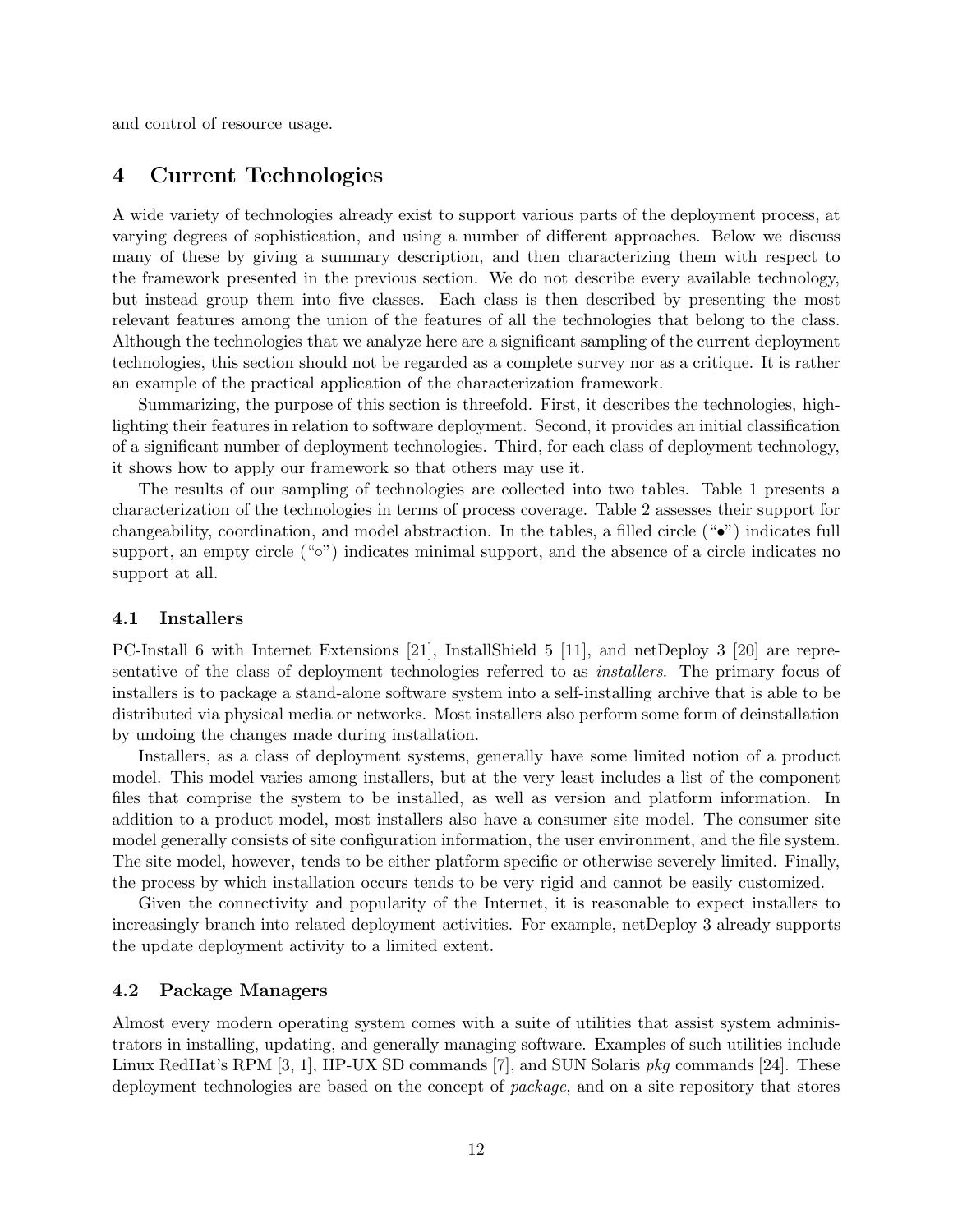|                                                       |                   | release   |           | install   |                          |           | $de$ - $act$ | update    |                          | adapt   | $de-inst$ | de-rel |
|-------------------------------------------------------|-------------------|-----------|-----------|-----------|--------------------------|-----------|--------------|-----------|--------------------------|---------|-----------|--------|
| System                                                |                   | pack      | adv       | trans     | $\overline{\text{conf}}$ | act       |              | trans     | $\overline{\text{conf}}$ |         |           |        |
| Installers                                            | $PC$ -Install $6$ | $\bullet$ |           |           | $\circ$                  |           |              |           |                          |         | $\bullet$ |        |
|                                                       | InstallShield 5   | $\bullet$ |           |           | $\bullet$                |           |              |           |                          |         | $\bullet$ |        |
|                                                       | $net$ Deploy $3$  | $\bullet$ |           | $\circ$   | $\circ$                  | $\circ$   |              | $\circ$   | $\circ$                  |         | $\bullet$ |        |
|                                                       | RPM               | $\bullet$ |           | $\circ$   | $\bullet$                |           |              | $\circ$   | $\bullet$                | $\circ$ | $\bullet$ |        |
| Package<br>managers                                   | HP-UX SD          | $\bullet$ |           |           | $\bullet$                |           |              |           | $\bullet$                | $\circ$ | $\bullet$ |        |
|                                                       | $SUN$ pkg         | $\bullet$ |           |           | $\bullet$                |           |              |           | $\bullet$                | $\circ$ | $\bullet$ |        |
|                                                       | $TME-10$          |           |           | $\bullet$ | $\bullet$                | $\bullet$ | $\bullet$    |           | $\bullet$                | $\circ$ | $\bullet$ |        |
| ${\large \bf Application} \\ {\large \bf management}$ | SystemView        |           |           | $\bullet$ | $\bullet$                | $\bullet$ | $\bullet$    | $\bullet$ | $\bullet$                | $\circ$ | $\bullet$ |        |
|                                                       | OpenView          |           |           | $\bullet$ | $\bullet$                | $\bullet$ | $\bullet$    |           | $\bullet$                | $\circ$ | $\bullet$ |        |
|                                                       | Platinum          |           |           | $\bullet$ | $\bullet$                | $\bullet$ | $\bullet$    | $\bullet$ | $\bullet$                | $\circ$ | $\bullet$ |        |
|                                                       | <b>EDM</b>        |           |           |           | $\bullet$                | $\bullet$ | $\bullet$    |           | $\bullet$                |         | $\bullet$ |        |
|                                                       | <b>MIF</b>        |           |           |           |                          |           |              |           |                          |         |           |        |
| Standards                                             | AMS               |           |           |           |                          |           |              |           |                          |         |           |        |
|                                                       | Autoconf          |           |           |           | $\circ$                  |           |              |           | $\circ$                  |         |           |        |
| Content<br>delivery                                   | Castanet          |           | $\circ$   | $\bullet$ |                          |           |              | $\bullet$ |                          |         |           |        |
|                                                       | PointCast         |           | $\bullet$ | $\bullet$ |                          |           |              |           |                          |         |           |        |
|                                                       | Rsync             |           |           | $\bullet$ |                          |           |              | $\bullet$ |                          |         |           |        |
|                                                       | Rdist             |           |           | $\bullet$ |                          |           |              |           |                          |         |           |        |

Table 1: Deployment Process Coverage in Current Technologies.

|                           |                               | changeability | coordination | model abstraction |         |         |  |
|---------------------------|-------------------------------|---------------|--------------|-------------------|---------|---------|--|
| System                    |                               |               |              | site              | product | policy  |  |
| Installers                | $PC$ -Install $6$             |               |              |                   | $\circ$ |         |  |
|                           | InstallShield 5               | $\circ$       |              |                   | $\circ$ |         |  |
|                           | $net$ Deploy $3$              |               |              |                   | $\circ$ | $\circ$ |  |
|                           | RPM                           | $\circ$       |              | $\circ$           |         | $\circ$ |  |
| managers<br>Package       | HP-UX SD                      | $\circ$       |              | $\circ$           |         | $\circ$ |  |
|                           | $\overline{\mathrm{SUN}}~pkg$ | $\circ$       |              | $\circ$           |         | $\circ$ |  |
|                           | $TME-10$                      |               | $\circ$      | $\bullet$         |         |         |  |
|                           | SystemView                    |               | $\circ$      |                   |         |         |  |
| management<br>Application | OpenView                      |               | $\circ$      |                   |         |         |  |
|                           | Platinum                      |               | $\circ$      | $\bullet$         |         |         |  |
|                           | <b>EDM</b>                    |               | $\circ$      | ●                 |         |         |  |
|                           | <b>MIF</b>                    |               |              | $\bullet$         | $\circ$ |         |  |
| Standards                 | AMS                           |               |              | ●                 |         |         |  |
|                           | Autoconf                      |               |              |                   | $\circ$ |         |  |
|                           | Castanet                      |               |              |                   |         |         |  |
| Content<br>delivery       | PointCast                     |               |              |                   |         |         |  |
|                           | Rsync                         |               |              |                   |         |         |  |
|                           | Rdist                         |               |              |                   |         |         |  |

Table 2: Changeability, Coordination, and Model Abstraction in Current Technologies.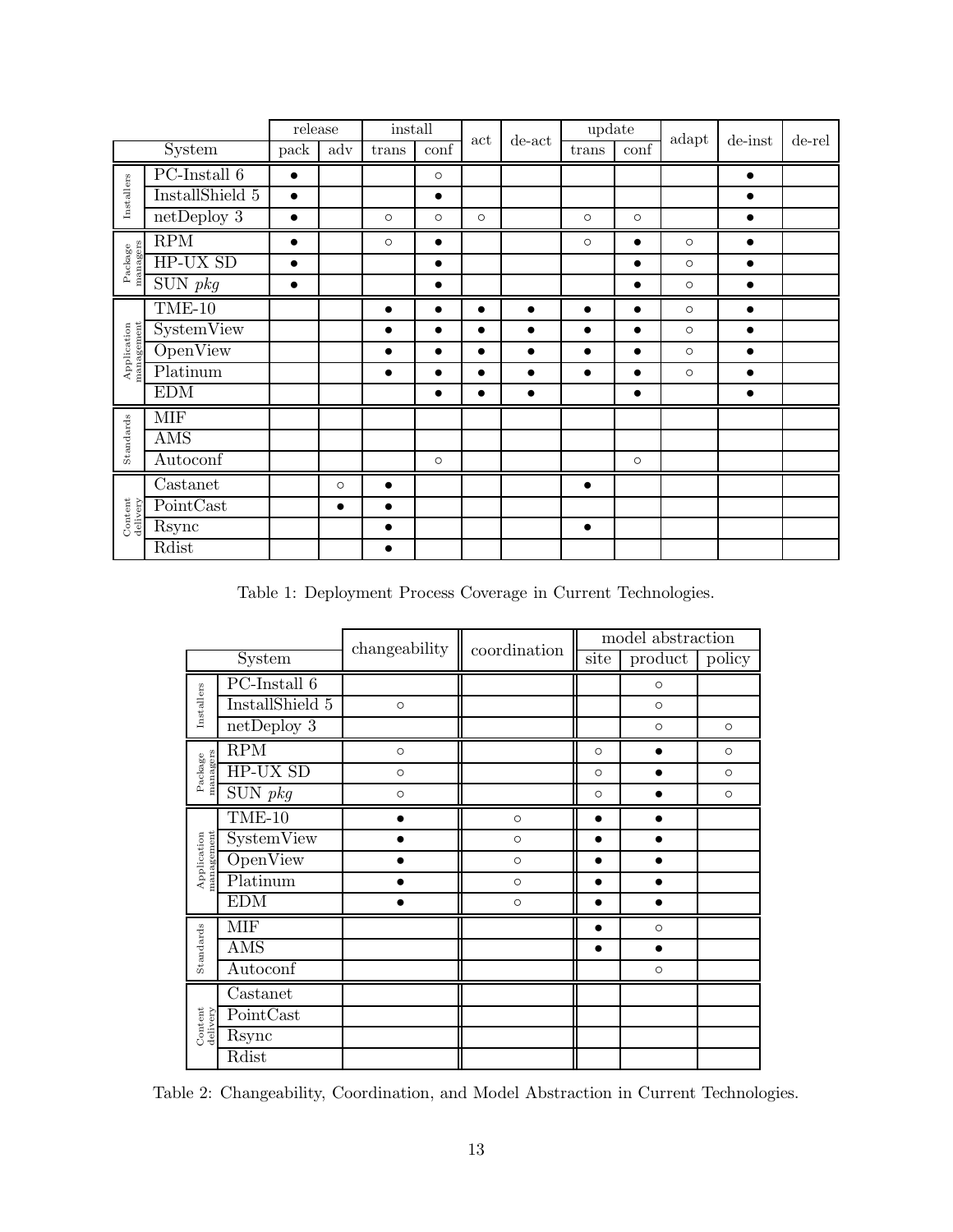information representing the state of each installed package. A package is an archive that contains the files that constitute a system together with some meta-data describing the system. The main functionalities provided by package managers are to create a package, install (i.e., unpack and configure) a package, query a repository or package, verify the integrity of an installed package, update a package, and deinstall a package.

The package meta-data are usually supplied by the software producer. They are then used by the package manager to create the package on the producer side. Once the package is installed, the information from the package is stored in the consumer site repository. The procedures of the package manager are given access to this repository to query and possibly even update the information.

A substantial portion of the deployment process is covered by package managers. Besides supporting the packaging activity on the producer site, package managers more or less support every deployment activity on the consumer site except for activation and deactivation. A limited form of content delivery is supported by package managers incorporating file transfer facilities that allow transparent access to "remote" package files.

In terms of model abstraction, the site model inherent in package managers is simply the collection of packages and a repository, but the product model is more sophisticated, since it provides a rich set of attributes in the package meta-data. Package managers are the only deployment technology that provide some sort of primitive policy model. In particular, a small set of parameters can be supplied to the deployment procedures to modify their behavior. Typically, however, the parameters only control whether some predefined internal action is taken or avoided.

There are two major limitations to package managers as currently available. First, they are targeted to a single machine or, at best, to a set of machines that share a network file system. Thus, there is little support for large-scale deployment and for distributed systems that require coordination. Second, because their site abstraction is primarily static—that is, the site model does not accommodate any run-time information—package managers are not in a position to provide support for activation and deactivation.

### **4.3 Application Management Systems**

TME-10 [26] from Tivoli, SystemView [23] from IBM, OpenView [9] from Hewlett Packard, System Management tools [22] from Platinum, and EDM [19] from Novadigm are representative of so-called network or application management systems.<sup>3</sup> Their original purpose was to support the management of corporate LANs. They are capable of detecting hardware failures and network disruptions and reporting them to some operations center for examination. Recently, they have ventured beyond hardware and have begun addressing the problems of software management, including some parts of the deployment process. It is evident that this class of deployment technology is targeted towards medium- or large-scale organizations that usually play both the roles of producer and consumer.

Application management systems generally have a centralized architecture. There is usually a logically centralized "producer", which is a designated central administration site for all officially approved releases. Correspondingly, all the management and deployment activities are typically controlled by a central management station.

With respect process coverage, application management systems essentially support all of the

<sup>&</sup>lt;sup>3</sup>This kind of high-end technology is difficult to characterize due to the lack of publicly available technical documentation. Thus, we base our discussion on descriptions supplied by the technology providers themselves and, therefore, are unable to directly verify their claims.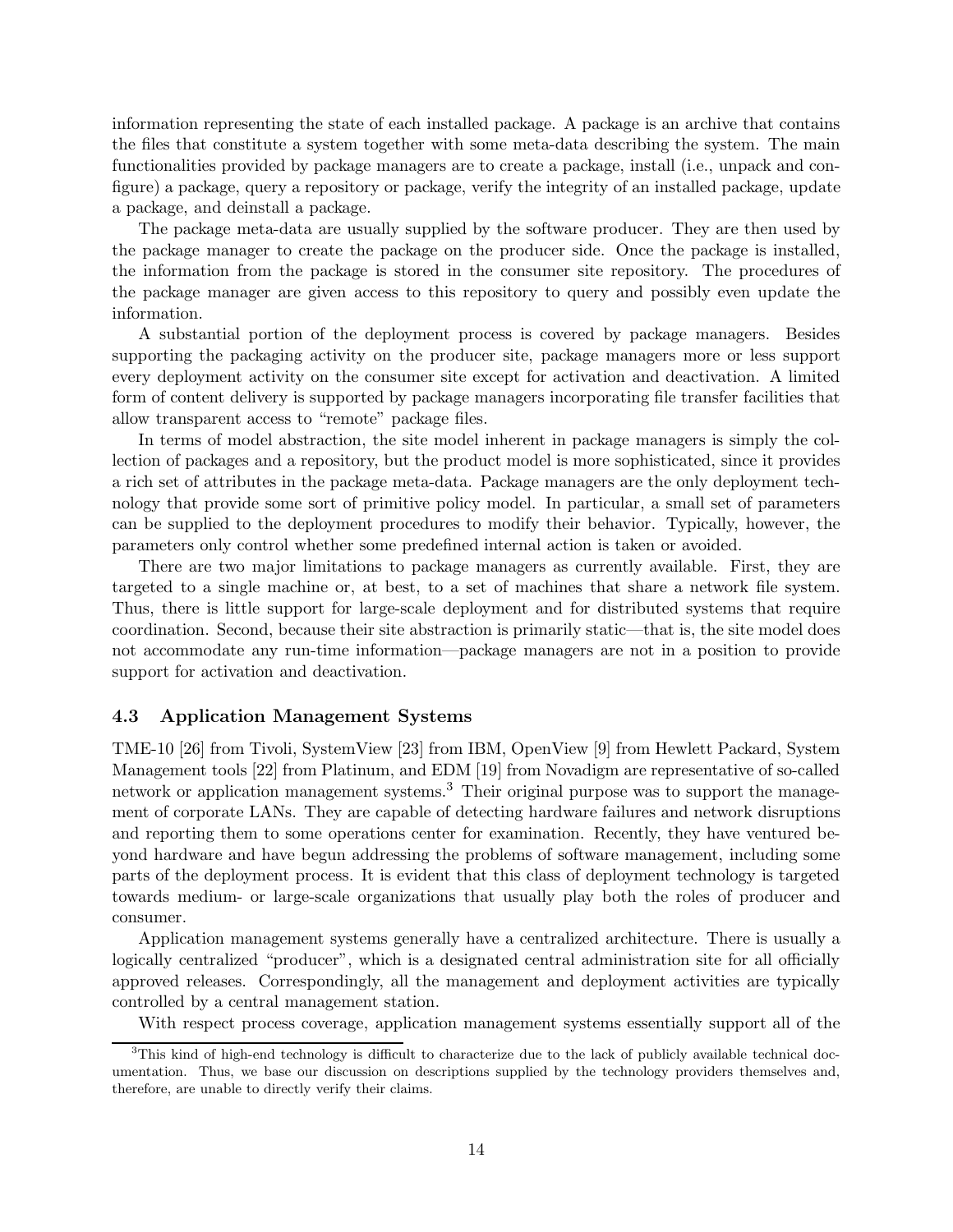deployment life cycle activities except the producer-side activity of release. They make use of an explicit definition of the deployment activities that includes the ability to execute sub-installations on multiple hosts and to coordinate the installation of distributed systems. They support activation, deactivation, and monitoring of applications with the possibility to set up call-back diagnostic routines that respond to anomalies or exceptions generated by the monitoring facility. All the supported deployment activities, including content delivery, can be programmed and coordinated in a distributed environment.

Application management systems are all based on repositories, usually centralized, that store deployment meta-data. The meta-data contain information on product packages (see Section 4.2), site configurations, and deployment process specifications. In some cases the repository coincides with the one provided with a package manager. For example, the HP OpenView system is a sophisticated extension of the HP-UX SD package manager. The site information includes the static and dynamic configuration of all the machines belonging to the site, including their hardware, software, and various pieces of run-time information. An interesting capability of application management systems is *inventory*. In particular, they are capable of scanning a consumer site and determining the set of installed systems. This information is then brought back to the repository. Finally, deployment activities can be scheduled and optimized according to the hierarchical topology of the site.

#### **4.4 System Description Standards**

It should be evident that deployment technologies critically depend on various information structures. As a consequence, the two key factors for the applicability and interoperability of all deployment technologies are the completeness and standardization of those structures.

To this end, a number of organizations have proposed various standards to describe software and hardware components for purposes of deployment and management. The Desktop Management Task Force (DMTF) is the major organizational force here and is proposing a standard called the Management Information Format (MIF) [4, 2]. The standard specifies the description of various hardware and software properties. Another effort has been made by IEEE with its POSIX standard for software administration [10]. Tivoli's Application Management Specification (AMS) [27] is derived from the DMI. It specifically targets the description of application software systems. The Simple Network Management Protocol (SNMP) [15] defines a standard for schemas of information, primarily for hardware components of networks. To some extent, GNU Autoconf [13] falls into this category as well by providing a consumer site abstraction and various techniques to determine the consumer site configuration.

In terms of our characterization framework, the standards are used to specify both the site and the product models. Because their primary objective is to model software and hardware components in changing network environments, they are flexible enough to incorporate new elements and structures. They subsume an articulated deployment process and provide an access point to each deployment activity.

#### **4.5 Delivery of Content**

Marimba's Castanet [14], PointCast, Rsync [28], and Rdist [17] directly implement the content delivery activity. In this class of technology, the information being deployed is simply transferred from one or more information servers to a number of client sites.

Depending on the particular technology, the information that is transferred can be an application, a data file, or some kind of news bulletin. In any case, the data sent by the server is opaque to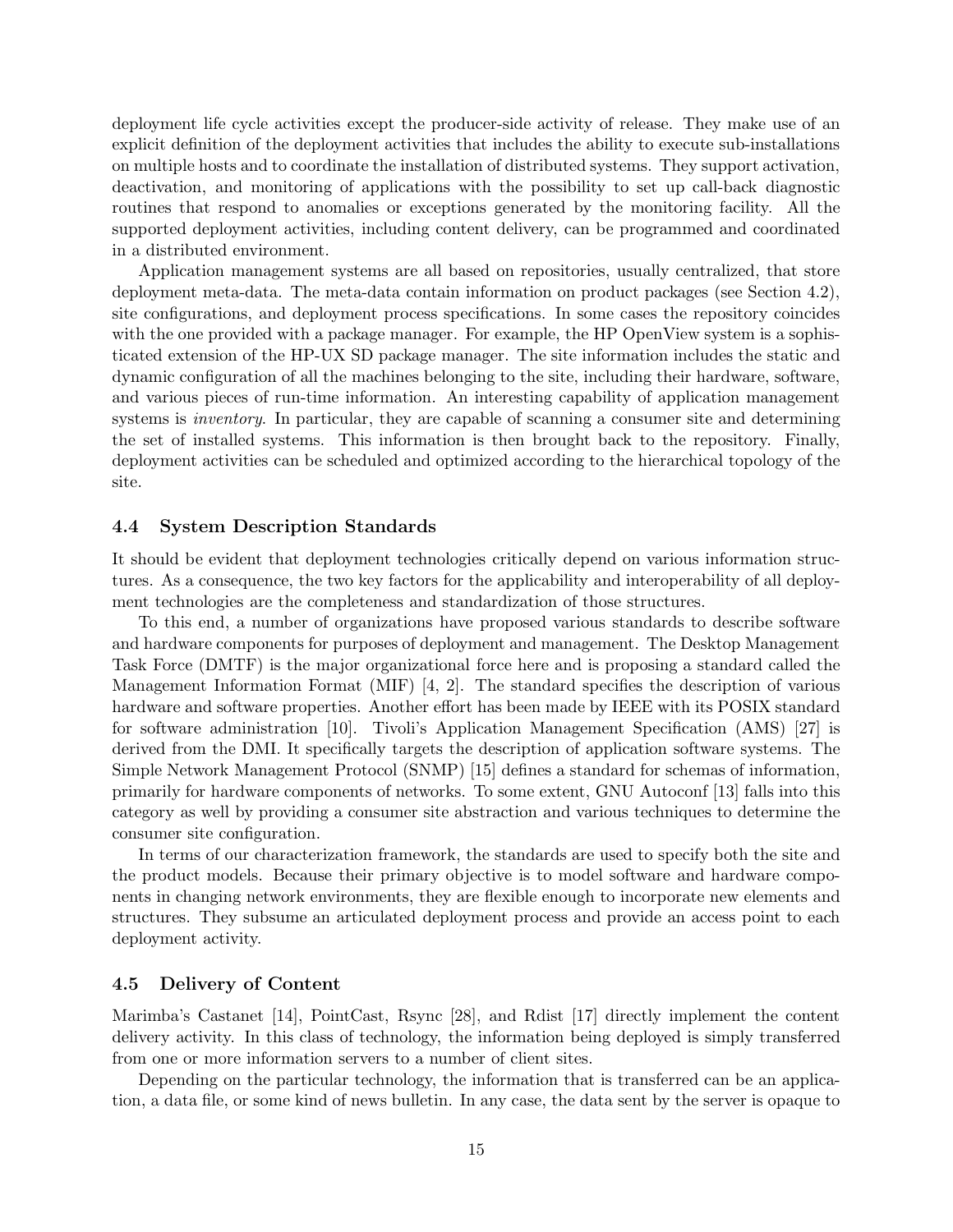|               |                | release |     | install |      | act |        | update |      | adapt |         |        |
|---------------|----------------|---------|-----|---------|------|-----|--------|--------|------|-------|---------|--------|
| System        |                | pack    | adv | trans   | conf |     | de-act | trans  | conf |       | de-inst | de-rel |
| -පි<br>Resear | ArchShell      |         |     |         |      |     |        | Ω      | Ω    | O     |         |        |
|               | <b>SW Dock</b> |         |     |         |      |     |        |        |      |       |         |        |
|               | SAA            |         |     |         |      |     |        |        | O    | Ω     |         |        |

Table 3: Deployment Process Coverage in Research Technologies.

| System   |           | changeability | coordination | model abstraction |         |        |  |
|----------|-----------|---------------|--------------|-------------------|---------|--------|--|
|          |           |               |              | site              | product | policy |  |
|          | ArchShell |               |              |                   |         |        |  |
| Research | SW Dock   |               |              |                   |         |        |  |
|          |           |               |              |                   |         |        |  |

Table 4: Changeability, Coordination, and Model Abstraction in Research Technologies.

the client—that is, there is no configuration or meta-data in the information flow and, other than for some particular functionalities, the data are not interpreted by the client at the consumer site. One functionality that does perform interpretation is present in delivery technologies providing automatic update of the client, wherein the producer can push an update using the same channel as it uses to deliver the content.

From the point of view of our models, these systems simply support the transfer activity for either install or update and they do not have any model abstractions. However, it is worth noting that they have adopted quite different technologies for carrying out the data transfer function, with an effort to make it scalable and efficient, especially in a low-bandwidth or costly network environment.

# **5 Research Approaches**

The previous section discussed mature software deployment technologies that are currently available. We now present three technologies that are still research efforts and, as such, are still in their infancy. These new approaches are important because they are addressing some of the most complex issues in software deployment. In particular, ArchShell [16] and the Software Architecture Assistant (SAA) [18] are addressing the dynamic aspects of the adapt and update activities. The Software Dock [6] is concerned with integrating support for the whole deployment life cycle into a single, systematic framework. Tables 3 and 4 summarize our characterization of these research technologies according to our framework.

# **5.1 Configurable Distributed Systems**

ArchShell and the Software Architecture Assistant are two technologies that are representative of a new, emerging class of research that is concerned with supporting configurable distributed systems (CDS). The goal of CDS research is to allow the reconfiguration of a system after it has been deployed. In particular, component evolution needs to be administered in such a way that consistency of the deployed system is guaranteed, even in cases where it is required that a system continues executing while the evolution takes place. Both the adapt and update activities are addressed by CDS technologies.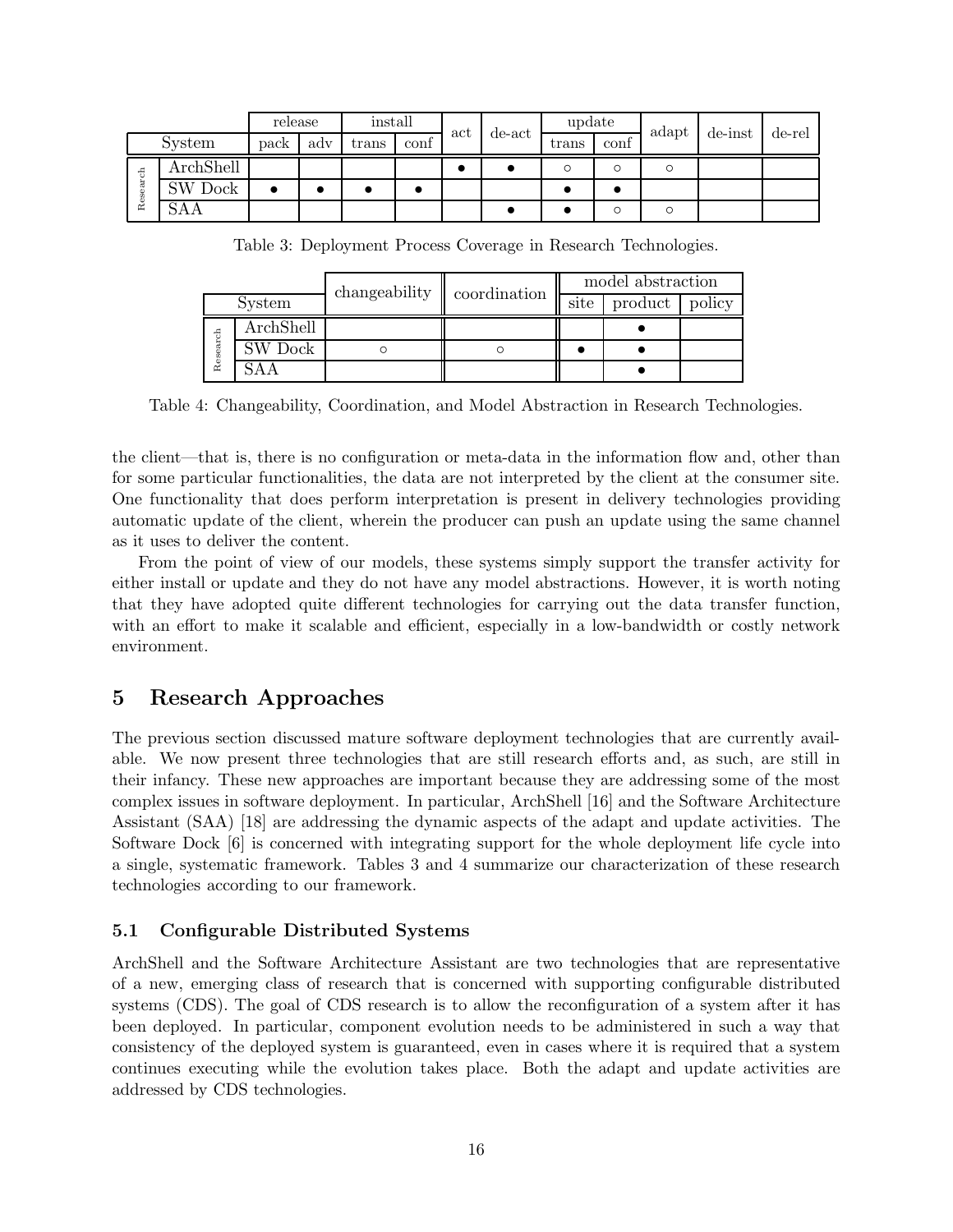To support the adapt activity, specialized programming constructs and libraries have been developed that allow a system to reconfigure itself when its environment changes. Typical changes that are supported are related to replication and migration of services as network connections become unreliable or disappear. Changes within the installation environment of a system, such as changes in the location of system files or changes to the hardware configuration, are not supported at this time.

Update is supported by CDS technologies through product models that are captured within formally defined architecture description languages. Both ArchShell and the Software Architecture Assistant use the product model to dynamically insert and remove components in a running system. They are also capable of changing the topology of a product—that is, changing connections among components.

#### **5.2 Software Dock**

The Software Dock [6] is a distributed, agent-based framework to support the entire software deployment life cycle. The Software Dock addresses the software deployment life cycle by defining a rigorous and thorough schema to describe both products and sites [5]. The data encompassed by the schema is housed in registries at the producer and consumer sites.

The schema for describing software systems capture semantic information such as constraints, subsystem dependencies, component relationships, and distributed coordination. The schema for describing consumer sites captures the current state or configuration of the site where a software system is to be deployed. The consumer site schema includes information such as operating system and platform information, available resources, and existing software systems and their configurations.

The information provided by the schema definitions is accessible through the registry servers at the producer and consumer sites. This information is combined with agent technology, where agents are used as generic process interpreters of the semantic descriptions. In other words, agents realize and perform specific deployment activities. A collection of generic agents perform standard deployment tasks, while customized agents can be created to perform specific tasks. The agents can coordinate their activities and, thus, support coordinated software deployment.

# **6 Conclusions**

In this paper we discussed the challenge of software deployment, a part of the larger software life cycle that has been to date given short shrift by the software engineering community. The process underlying software deployment is complex and must be better understood in order to produce improved, more automated approaches to the whole deployment life cycle.

To further our understanding of deployment, we have defined some terminology, and then introduced a three-part model that provides a framework for characterizing software deployment technologies. This model consists of a deployment process specification and a conceptual architecture consisting of product, site, and policy abstractions. Using this model, we have surveyed a set of representative technologies that are either currently available or under development by researchers.

The result of this exercise suggests several lines of future research. First, the model itself should be deepened to give better characterizations of the problems surrounding deployment. In particular, a better understanding in the area of policy and coordination modeling has to be achieved. Second, we can find no instance of a deployment technology that supports every deployment activity. In fact, there is no evidence to suggest that the deployment technologies can be easily integrated to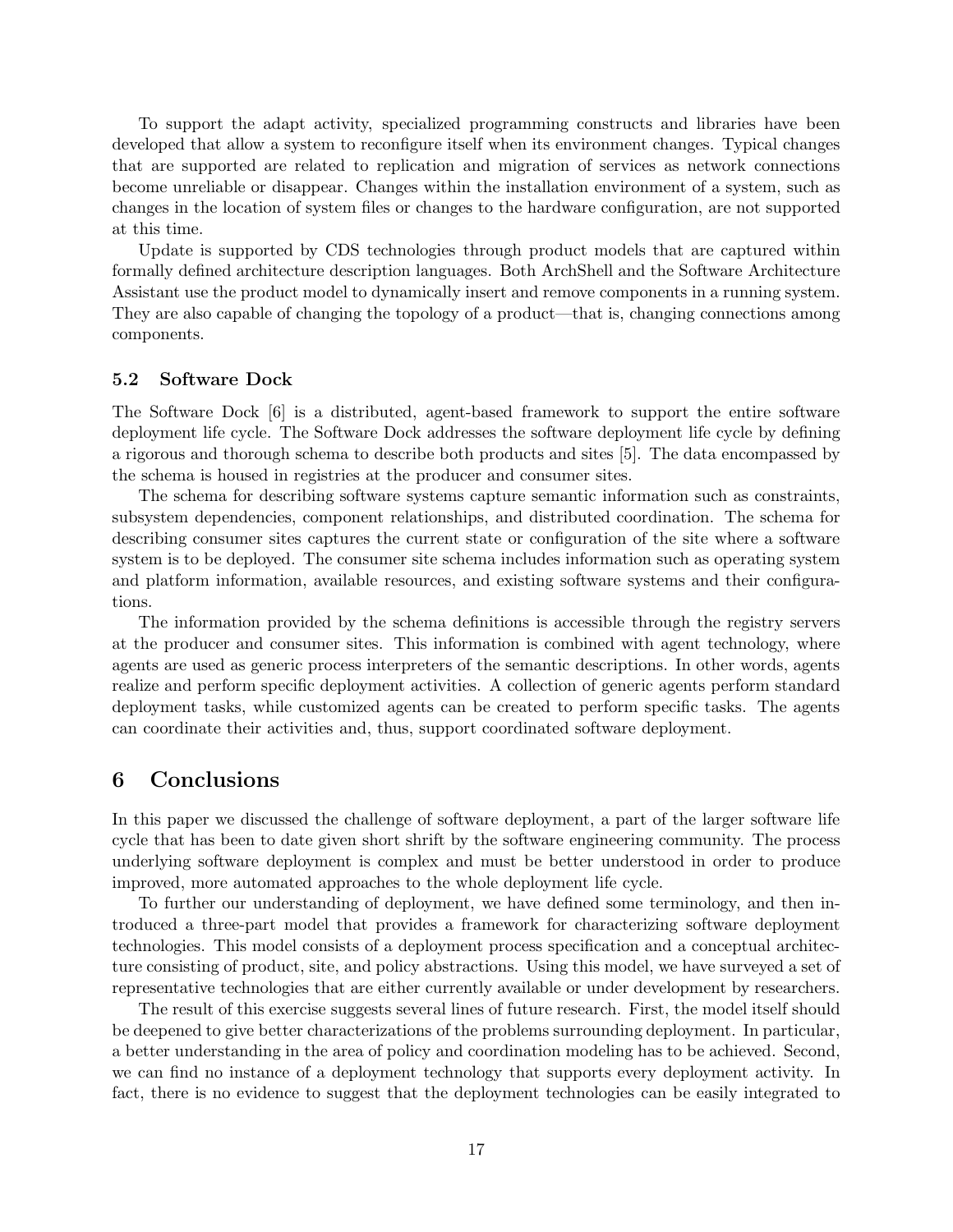cover the whole spectrum of activities. Third, we notice that existing deployment technologies fail to scale in various respects. In particular, we found two major classes of technologies. High-end technologies provide sufficient site and product abstraction, as well as broad process support. They are best suited to large-scale deployment, but are "closed" systems that do not allow integration with other network services, nor are they easily adapted to new situations. In contrast, low-end technologies are light weight, providing good support for both abstraction and process dimensions, but only for a single or tightly-coupled set of systems and sites. They offer little or no support for coordination and large-scale deployment.

The main contributions of the paper are therefore the characterization framework and the (initial) assessment of available and research software deployment technologies. Certainly, since software deployment is a relative new and unexplored domain, this work will need further extensions and revisions, as new insights and results are achieved by the research community. Nevertheless, this paper provides a solid foundation for directing future research and development efforts.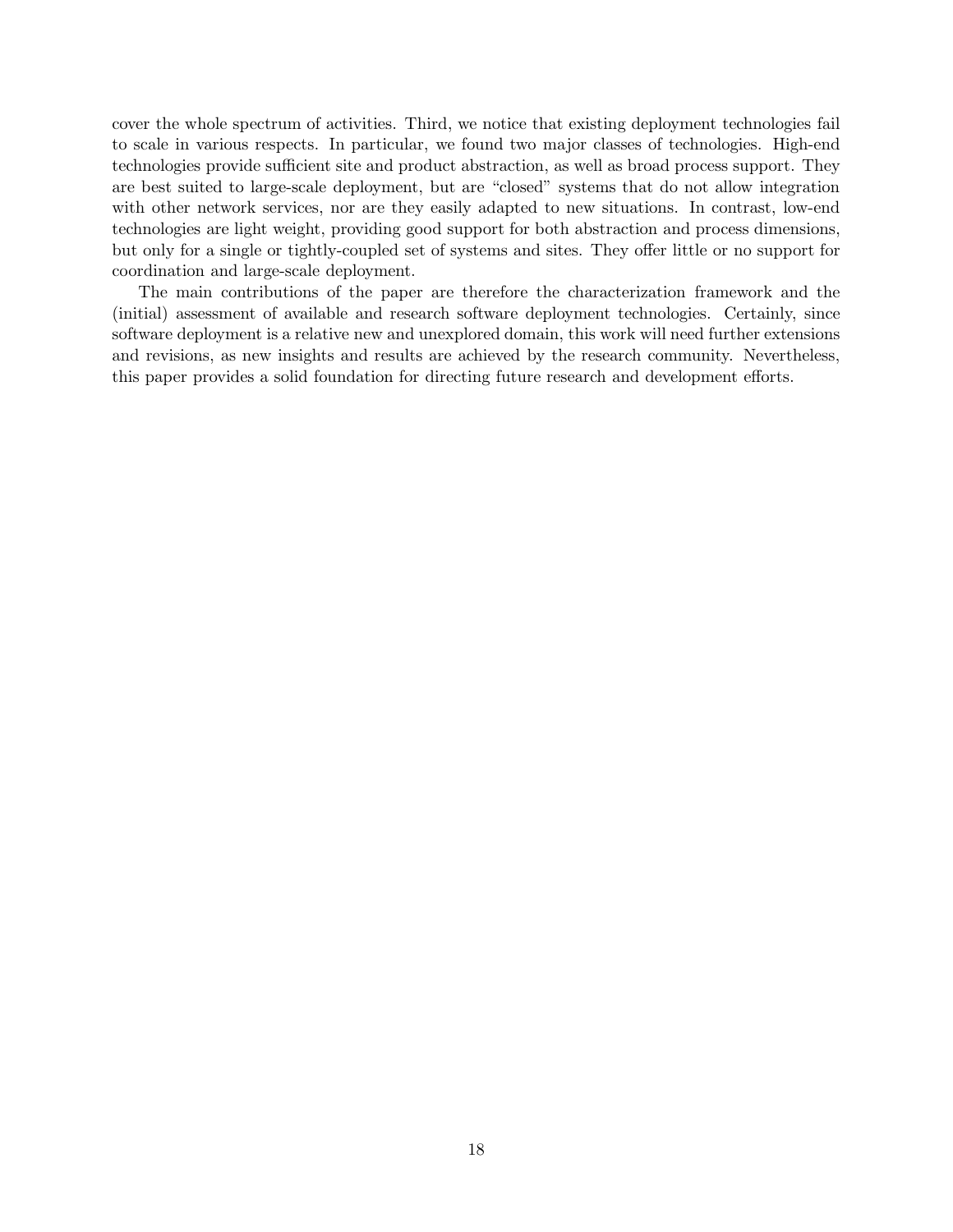# **References**

- [1] E.C. Bailey. Maximum RPM. Red Hat Software, Inc., February 1997.
- [2] Desktop Management Task Force Inc. Desktop Management Interface Specification, March 1996. http://www.dmtf.org/tech/specs.html.
- [3] M. Ewing and E. Troan. The RPM Packaging System. In Proceedings of the First Conference on Freely Redistributable Software, Cambridge, MA, USA, February 1996. Free Software Foundation.
- [4] Desktop Management Task Force. Software Standard Groups Definition, November 1995. http://hplbwww.hpl.hp.com/people/arp/dmtf/ver2.htm.
- [5] R.S. Hall, D. Heimbigner, and A.L. Wolf. Software Deployment Languages and Schema. Technical Report CU-SERL-204-08, Department of Computer Science, University of Colorado, December 1997.
- [6] R.S. Hall, D.M. Heimbigner, A. van der Hoek, and A.L. Wolf. An Architecture for Post-Development Configuration Management in a Wide-Area Network. In Proceedings of the 1997 International Conference on Distributed Computing Systems, pages 269–278. IEEE Computer Society, May 1997.
- [7] Hewlett-Packard Company. HP-UX Release 10.10 Manual, November 95.
- [8] J. Honeycutt. Using the Windows 95 Registry. Que Publishing, Indianapolis, IN, 1996.
- [9] HP OpenView, 1998. http://www.hp.com/openview/index.html.
- [10] IEEE Standard for Information Technology. Portable Operating Interface System–Part 2: Administration (POSIX 1387.2), 1995.
- [11] InstallShield, 1997. http://www.installshield.com.
- [12] B. Kantor and P. Lapsley. Network News Transfer Protocol, A Proposed Standard for the Stream-Based Transmission of News. RFC 977, February 1986.
- [13] D. Mackenzie, R. McGrath, and N. Friedman. Autoconf: Generating Automatic Configuration Scripts. Free Software Foundation, Inc., April 1994.
- [14] Marimba Inc. Castanet White Paper, 1996. http://www.marimba.com/developer/castanet-whitepaper.html.
- [15] K. McCloghrie and M. Rose. Management Information Base for Network Management of TCP/IP-based Internets. RFC 1156, May 1990.
- [16] N. Medvidovic. ADLs and Dynamic Architecture Changes. In L. Vidal, A. Finkelstein, G. Spanoudakis, and A.L. Wolf, editors, *Joint Proceedings of the SIGSOFT '96 Workshops*, pages 24–27, New York, New York, 1996. ACM Press.
- [17] D. Nachbar. When Network File Systems Aren't Enough: Automatic Software Distribution Revisited. In Proceedings of the USENIX 1986 Summer Technical Conference, pages 159–171, Atlanta, GA, June 1986. USENIX Association.
- [18] K. Ng, J. Kramer, and J. Magee. A CASE Tool for Software Architecture Design. Journal of Automated Software Engineering, 3(3/4):261–284, August 1996.
- [19] Novadigm's EDM, 1998. http://www.novadigm.com/c1.htm.
- [20] OpenWEB netDeploy, 1997. http://www.osa.com.
- [21] PC-Install, 1996. http://www.twenty.com.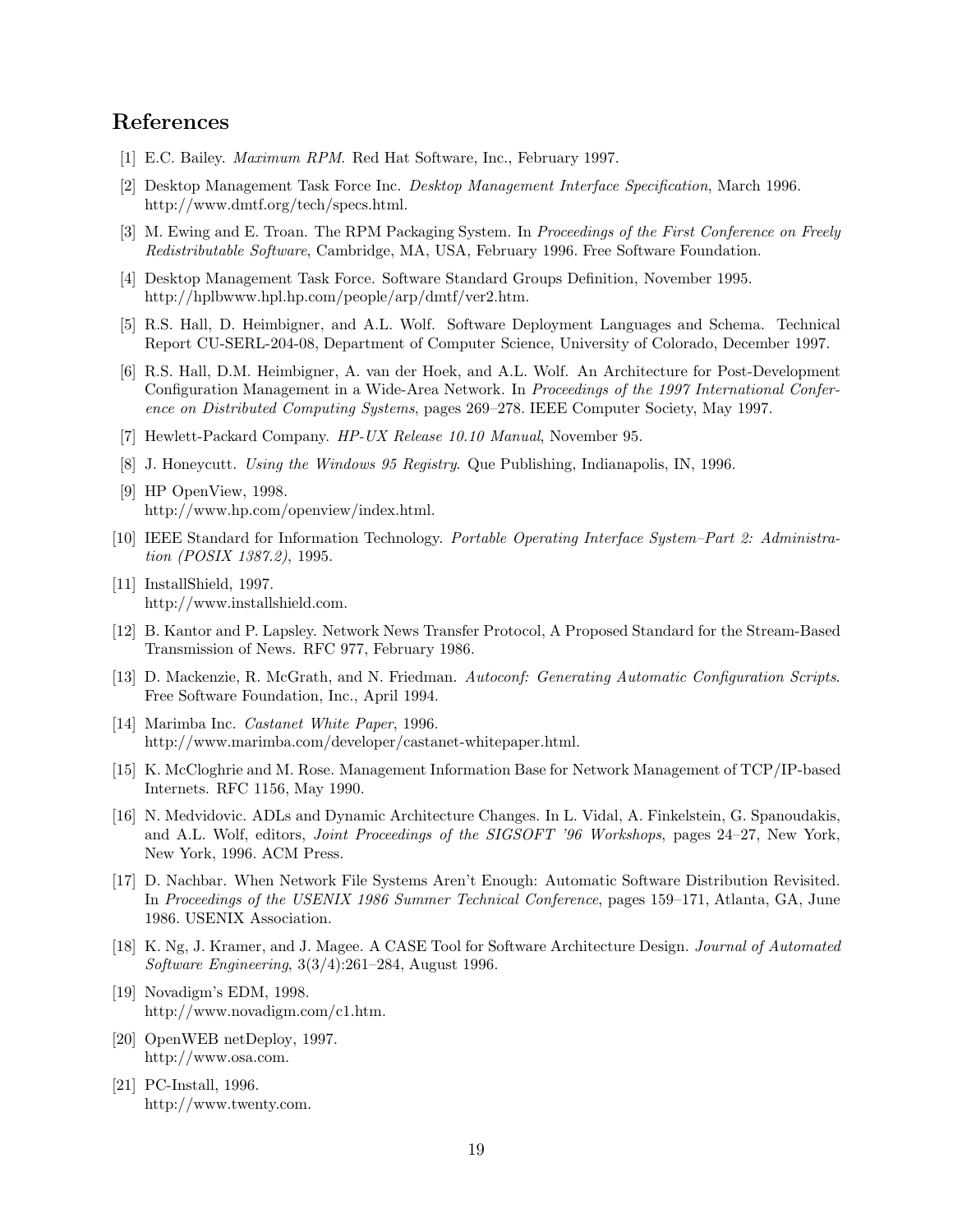- [22] PLATINUM System Management, 1998. http://www.platinum.com/products/sys mgmt.htm.
- [23] RS/6000 System Management, 1998. http://www.austin.ibm.com/resource/aix resource/Pubs/redbooks/ooksc16.html.
- [24] SUN Microsystems. SunOS 5.5 Manual, September 1992.
- [25] O.H. Tallman. Project Gabriel: Automated Deployment in a Large Commercial Network. Digital Technical Journal, 7(2):52–70, October 1995. http://www.europe.digital.com/.i/info/DTJI05/DTJI05SC.TXT.
- [26] TME/10 Software Distribution. http://www.tivoli.com/products/Courier.
- [27] Tivoli Systems Inc. Applications Management Specification, 1995. http://www.tivoli.com/products/tech info/AMS/AMS.html.
- [28] A. Tridgell and P. Mackerras. The Rsync Algorithm. Technical Report TR-CS-96-05, Department of Computer Science, The Australian National University, Canberra, Australia, June 1996.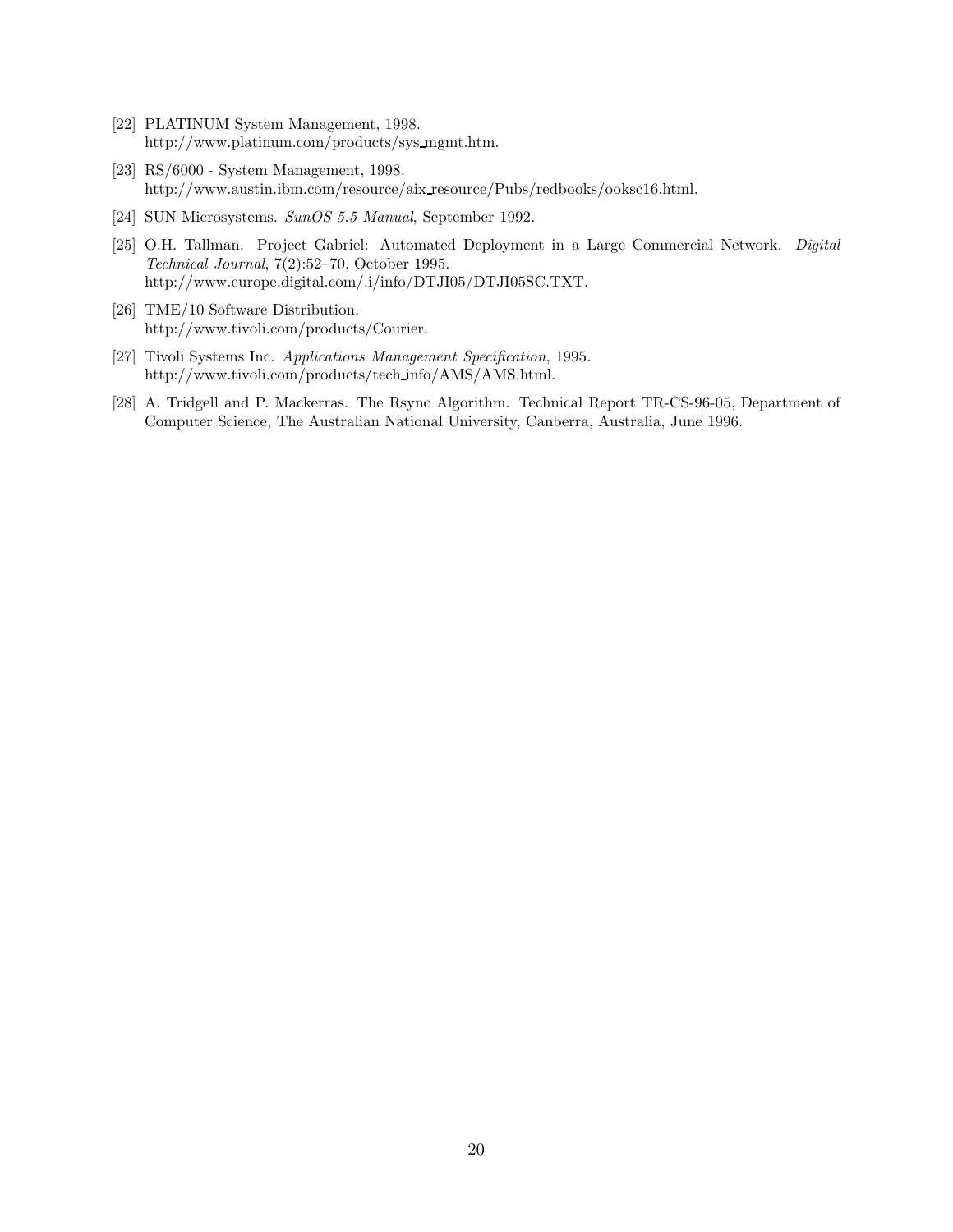# **A Additional information**

This appendix provides more detailed information on some of the more significant and popular systems supporting installation and content delivery. Obviously, given the limitation in space and the fast rate of change in the field, this presentation does not attempt to be exhaustive. Rather, the purpose is to provide some additional justification to the structure and organization of the framework proposed in this paper.

### **A.1 Installers**

**PC-Install 6 with Internet Extensions** PC-Install 6 with Internet Extensions is a Windowsbased installation product. PC-Install supports the creation of installation packages that can be automatically installed from physical media or from a network via Web-browser plug-in technology.

PC-Install uses a product model to describe the software system to be installed. The software system model provided by PC-Install includes the ability to describe conditional components depending on consumer site configuration and optional software system components. The component files associated with the system are then gathered into an archive and accompany the semantic description.

PC-Install provides a consumer site model, though it is very platform specific. Access to information such as CPU, OS version, disk space, memory, video, sound card and modem communication port is provided. It is also possible to interact with the desktop and registry environment provided by Windows, locate and check for files, and modify site configuration files.

PC-Install creates a script, using the description of the software system to be installed and the information provided by the consumer site model. The script executes locally on the consumer site and an engine interprets the actions specified in the script. The creation of a PC-Install package is simplified by an easy-to-use graphical interface and the result is a fully graphical, automated installation package. PC-Install can also perform a deinstallation of the installed software system.

**InstallShield 5** InstallShield5 is a Windows-based installation product. InstallShield5 supports the creation of installation packages that can be automatically installed from physical media. The resulting installation package can also be downloaded from networks.

InstallShield5 is very similar in features and function to PC-Install with Internet Extensions, with the exception that it does not support direct installation from a network. An additional system, called InstallFromTheWeb, provides direct network installation capabilities.

**netDeploy 3** netDeploy is a multi-platform installation and update product. It takes a different approach to deployment than other products. netDeploy specifically targets installing and updating software systems directly from wide-area networks.

netDeploy is divided into two parts, a packer and a launcher. The packer creates complete file sets to be installed. The package can embed actual files or contain URL pointers to files. The packages created by the packer are not as sophisticated as other installers, but it does enable installation of dependent software packages. The launcher portion of netDeploy is a user tool in the form of a Web-browser plug-in that handles the installation, validation, and activation of the deployed software system. The launcher maintains a cache of installed software packages and performs automatic updates of the file sets when they change at the producer site.